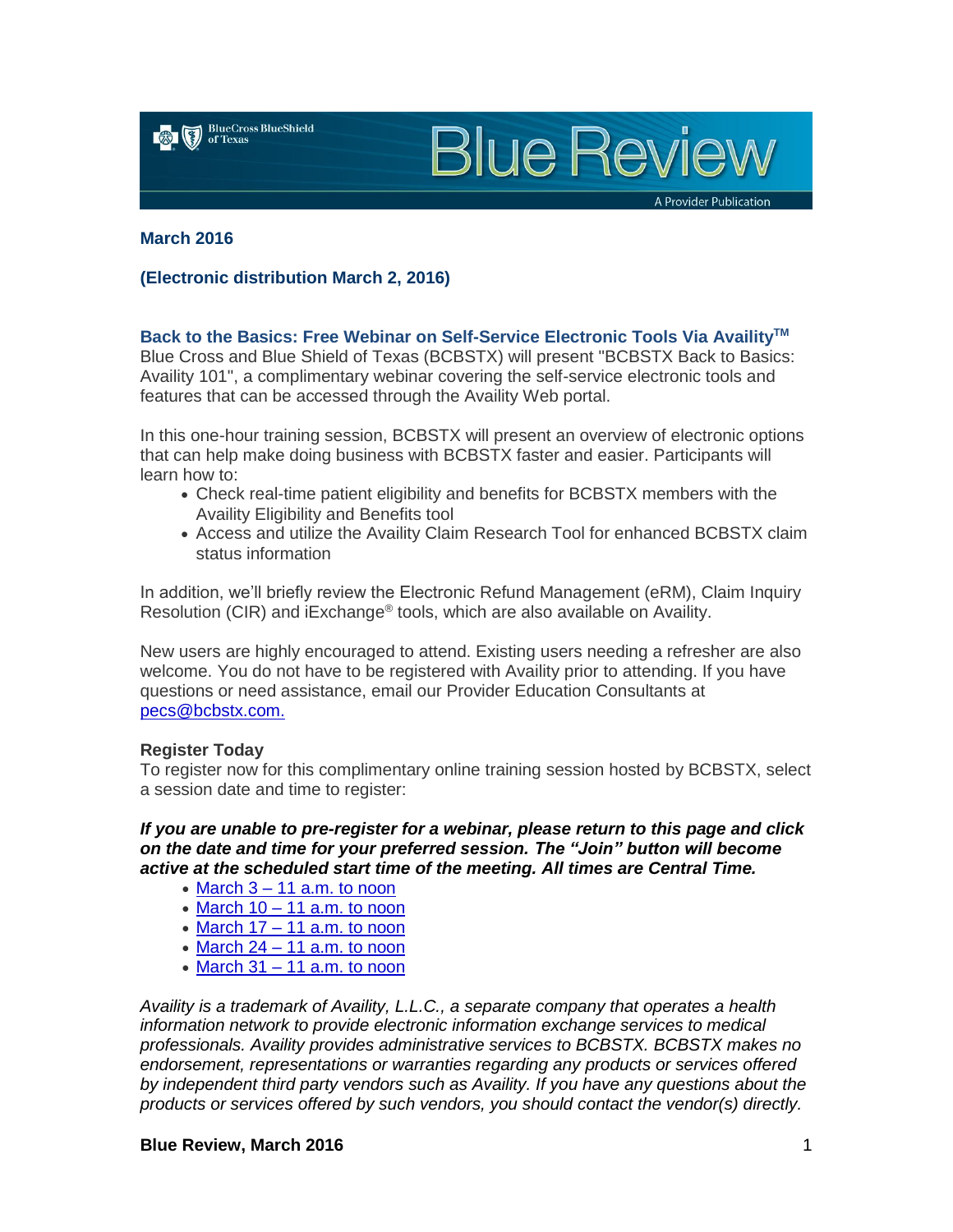## **Getting on the Same Page for Quality Health Care**

Measuring the cost of care is a bit simpler than defining metrics that measure quality. The latter is very complex, requiring coordination by many stakeholders and lots of data. In Dr. Stephen Ondra's latest Huffington Post column, [Getting on the Same Page for](http://www.huffingtonpost.com/dr-stephen-ondra/getting-on-the-same-page-_1_b_9243480.html)  [Quality Health Care,](http://www.huffingtonpost.com/dr-stephen-ondra/getting-on-the-same-page-_1_b_9243480.html) he talks about the Core Quality Measures Collaborative. This [unprecedented effort](http://healthaffairs.org/blog/2015/06/23/the-core-quality-measures-collaborative-a-rationale-and-framework-for-public-private-quality-measure-alignment/) brings together major provider organizations, employers and consumers, and a group of health care payers, including the Centers for Medicare and Medicaid Services, that collectively provide coverage for over 70 percent of insured Americans.

Dr. Ondra is senior vice president and enterprise chief medical officer of our health insurance Plans in Illinois, Montana, New Mexico, Oklahoma and Texas. He said, "The effort strikes at the heart of a key question in health care: how do we measure where we are, where we wish to go and how well we are progressing towards achieving higher quality while also managing costs?"

Learn about the key goals of this collaborative in Dr. Ondra's [latest article.](http://www.huffingtonpost.com/dr-stephen-ondra/getting-on-the-same-page-_1_b_9243480.html) Watch for future [HuffPost articles](http://www.huffingtonpost.com/dr-stephen-ondra/) from Dr. Ondra in this newsletter, and follow him on Twitter at [@StephenOndra](https://twitter.com/StephenOndra) where he tweets about his work and the future of health care.

# **NOTICES AND ANNOUNCEMENTS**

## **Remittance Viewer Webinars**

The remittance viewer offers providers and billing services a convenient way to retrieve, view, save or print claim detail information and help reconcile claim data provided by Blue Cross and Blue Shield of Texas (BCBSTX) in the 835 Electronic Remittance Advice (ERA).

To gain access to the remittance viewer, you must be a registered Availity™ user, enrolled to receive the Availity ERA. Online enrollment for ERA may be completed via the [Availity Web portal.](http://www.availity.com/) For additional details, view the [Remittance Viewer Frequently](http://www.bcbstx.com/provider/pdf/remittance_viewer_faqs.pdf)  [Asked Questions](http://www.bcbstx.com/provider/pdf/remittance_viewer_faqs.pdf) and the [Remittance Viewer Tip Sheet.](http://www.bcbstx.com/provider/pdf/remittance_viewer_tip_sheet.pdf)

Online training sessions have been scheduled to provide an introduction to the remittance viewer. Participants will learn how to gain or grant access, conduct a search, view general and payer-specific information, and save or print results. In addition, a Question and Answer time will be available.

Select a date and time from the list below to register now.

- March 16 [11 a.m. to 12 p.m.](https://hcsc.webex.com/hcsc/j.php?RGID=r8dad935e3e511e7c227b10a40e130789)
- April  $20 11$  a.m. to  $12$  p.m.
- May  $18 11$  a.m. to  $12$  p.m.
- $\bullet$  June 15 [11 a.m. to 12 p.m.](https://hcsc.webex.com/hcsc/j.php?RGID=re76b88f7a4bf5cdba6a540fc49c4b1a8)

*Availity is a registered trademark of Availity, LLC. Availity is a separate company that operates a health information network to provide electronic information exchange services to medical professionals. Availity provides administrative services to BCBSTX.*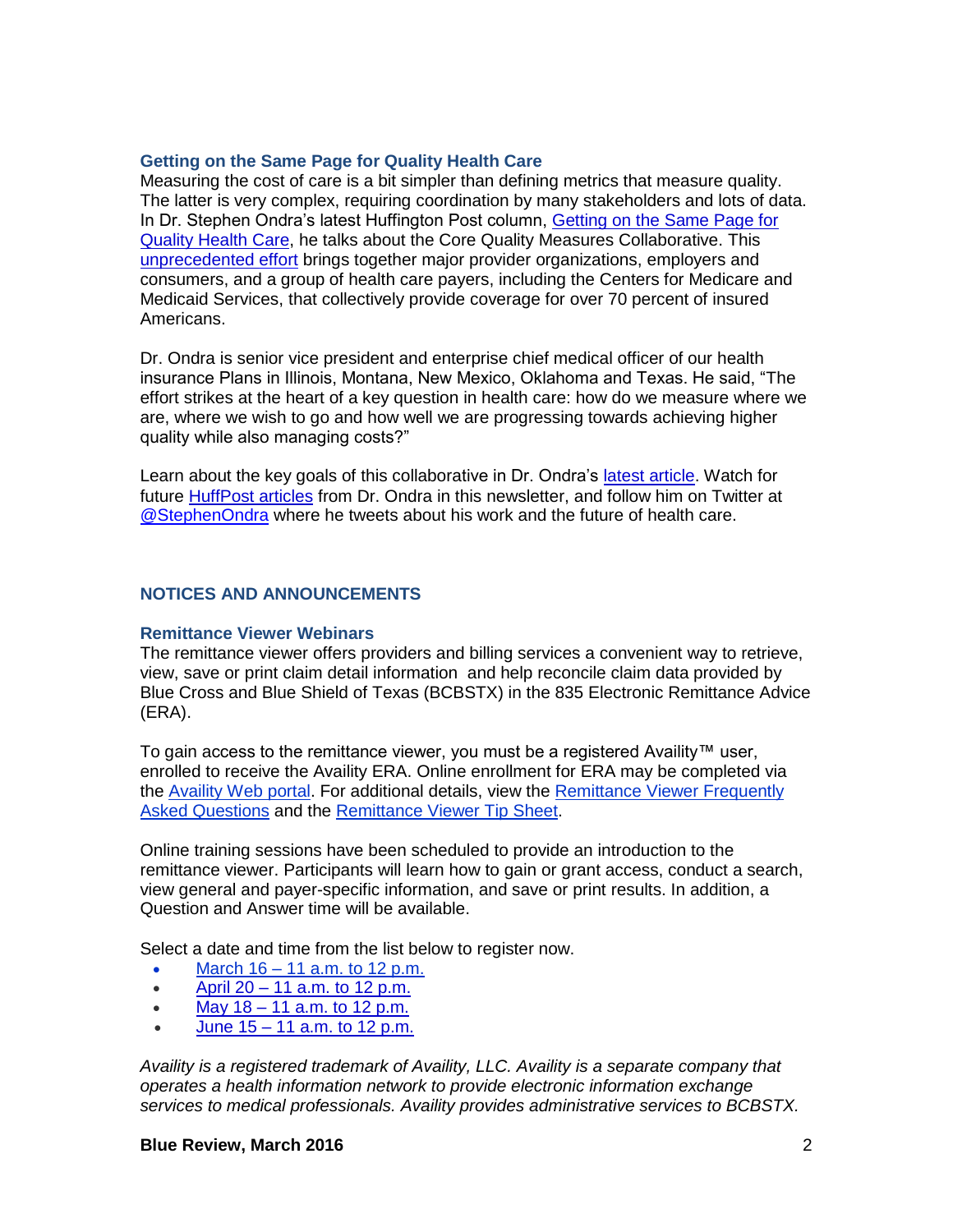*BCBSTX makes no endorsement, representations or warranties regarding any products or services offered by independent third party vendors. If you have any questions about the products or services offered by such vendors, you should contact the vendors directly.*

## **Annual HEDIS Medical Record Data Collection for 2016**

As previously communicated in the January and February issues of *Blue Review*, BCBSTX is collecting data to meet the requirements of the National Committee for Quality Assurance (NCQA) for Healthcare Effectiveness Data and Information Set  $(HEDIS<sup>®</sup>)$  and by the U.S. Department of Health and Human Services for the Quality Rating System.

You may receive a request for medical records for one or more of your patients as a part of this process. The request will specify the timeframe and data elements required. It is important that the data collection instructions are followed for each measure.

BCBSTX has contracted with Enterprise Consulting Solutions, Inc. (ECS), HealthPort Technologies, LLC, and IOD Incorporated to collect medical records on our behalf. If contacted by ECS, a key contact in your office will determine the preferred data collection method (fax, secure mail, email or onsite).

Appointments for onsite visits will be scheduled with your staff, if applicable. You will then receive a letter outlining the information that is being requested, and the medical record request list with members' names and the identified measures that will be reviewed. If you have any questions about medical record requests, please contact BCBSTX at 972-766-6614.

We at BCBSTX thank you for your assistance with this very important health plan quality improvement initiative.

*HEDIS is a registered trademark of NCQA.*

*Enterprise Consulting Solutions, Inc. (ECS), HealthPort Technologies, LLC, and IOD Incorporated are independent third party vendors that are solely responsible for the products or services they offer. BCBSTX makes no endorsement, representations or warranties regarding any products or services offered by independent third-party vendors. If you have any questions regarding the services they offer, you should contact the vendor(s) directly.*

# **IN EVERY ISSUE**

## **Managing Your Patients' Questions on Their Individual Plans**

In light of the open enrollment season, Blue Cross and Blue Shield of Texas (BCBSTX) providers are getting questions from patients about changes to our individual health plans. We recently sent providers an alert to help guide them through these specific changes. Please review the alert in the November 2015 issue of the [Blue Review.](https://www.bcbstx.com/provider/news/bluereview.html)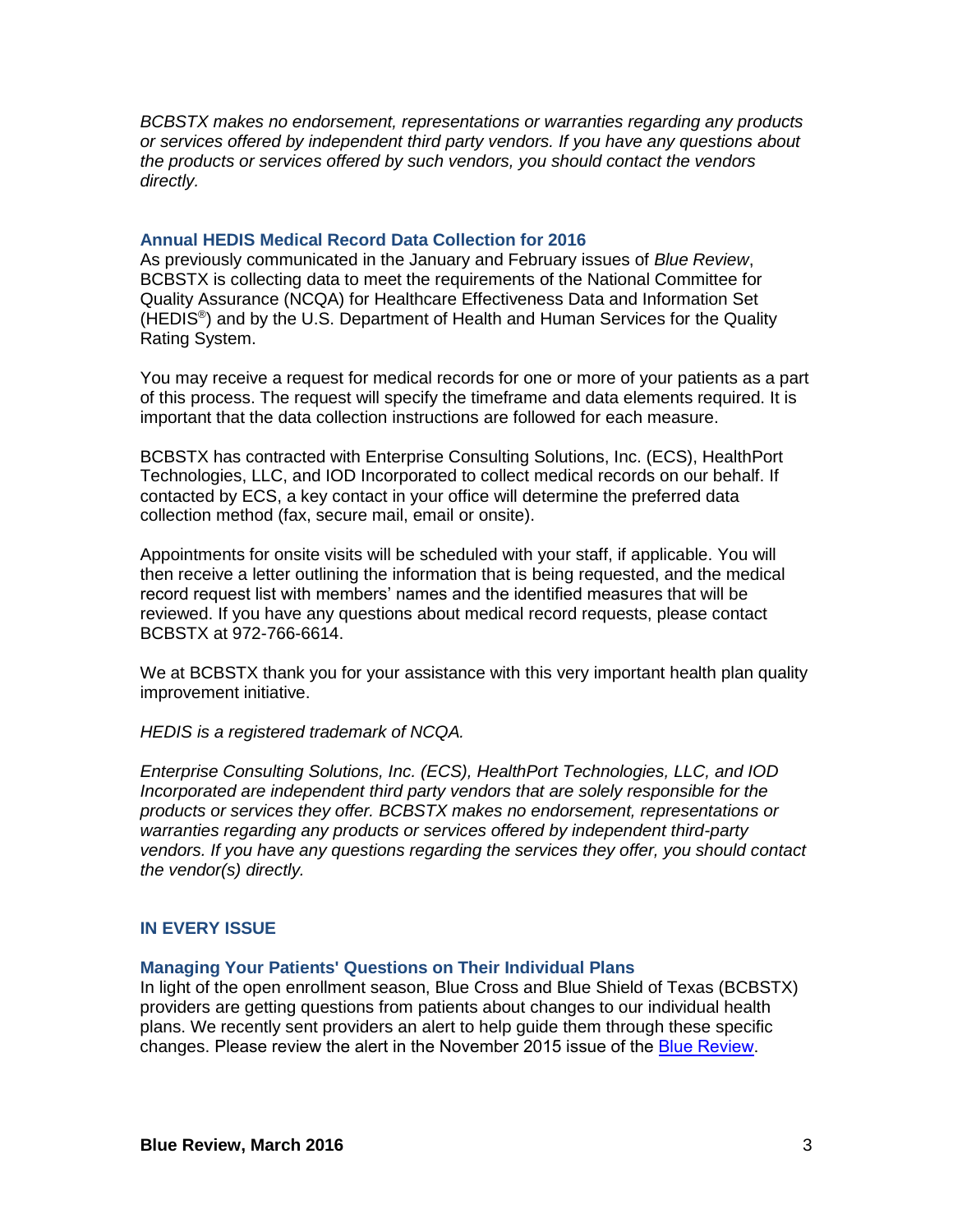# **BCBSTX Announces New Health Insurance Options for Individuals and Small Businesses**

## **Individual Network Options**

In anticipation of the upcoming open enrollment season, BCBSTX has introduced 2016 individual and small group health insurance coverage. Texas residents now can choose from coverage options that best fit their varying needs.

BCBSTX will again offer its **Blue Advantage (BAV) HMOSM** to individual members both on and off the Health Insurance Marketplace. Individual members are those who buy their own insurance that is not provided by an employer or through a government program (Medicare, Medicaid or CHIP). We will also offer the new **Blue Advantage PlusSM HMO** plan with added Point of Service (POS) benefits to individual members both on and off the Health Insurance Marketplace.

See the details in the November 2015 issue of the [Blue Review](https://www.bcbstx.com/provider/news/bluereview.html) and get started today.

## **Enrollee Notification Form Required for Out-of-network Care for Blue Choice PPO**SM **and Blue Advantage HMO**SM **(for Blue Advantage Plus)**

Effective Jan. 1, [an out-of-network care form](http://www.bcbstx.com/provider/pdf/out-of-network-care-enrollee-notification-form.pdf) is required to be completed by the referring network physician for enrollees of **Blue Choice PPOSM** and **Blue Advantage HMO**SM **(for** *Blue Advantage Plus* **point-of-service benefit plan only)**, prior to referring or directing an enrollee to an out-of-network physician, professional provider, hospital, ambulatory surgery center or other facility, for non-emergency services, if such services are available through an in-network provider.

It is essential that **Blue Choice PPO and Blue Advantage Plus** enrollees fully understand the financial impact of an out-of-network referral to a physician, professional provider, hospital, ambulatory surgery center or other facility that does not participate in their BCBSTX provider network. Blue Choice PPO and Blue Advantage Plus enrollees have out-of-network benefits and may choose to use out-of-network providers, however they will be responsible for an increased cost-share under their out-of-network benefits.

Prior to referring or directing a **Blue Choice PPO or Blue Advantage Plus** enrollee to an out-of-network provider for non-emergency services, referring network physicians must complete this form if such services are also available through an in-network provider. The referring network physician must provide a copy of the completed form to the enrollee and retain a copy in his or her medical record files.

Use of this form is subject to periodic audit to determine compliance with this administrative requirement outlined in the provider manuals.

# **Claims with More Than One Unit Count for Drug Test Codes**

BCBSTX periodically reviews claims submitted by providers to help ensure that benefits provided are for services that are included in our member's/subscriber's benefit plan and meet BCBSTX's guidelines. Some providers are submitting claims with more than one unit count for drug test codes (80300, 80301, 80303, 80320-80328 and 80345-80377) which should be a single date of service.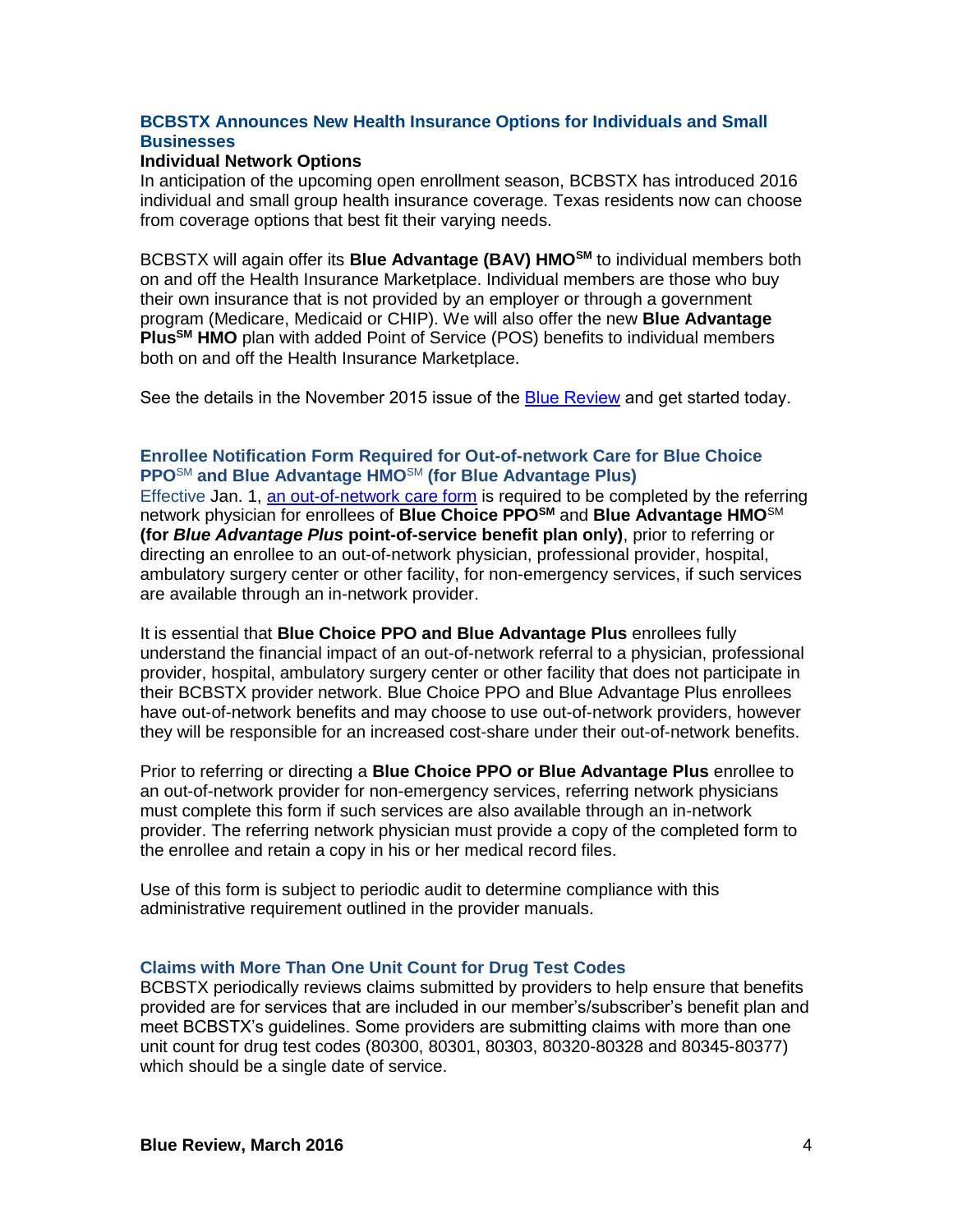Effective Jan. 1, 2016, the following range of codes will allow only one unit on a single date of service: 80300, 80301, 80303, 80320-80328 and 80345-80377. Services should be provided in the most cost effective manner and in the least costly setting required for the appropriate treatment of the member/subscriber.

# **Beginning Feb. 1, Two Additional Drug Codes to Allow Only One Unit for Single Date of Service**

BCBSTX periodically reviews claims submitted by providers to help ensure that benefits provided are for services that are included in our member's/subscriber's benefit plan and meet BCBSTX's guidelines. Some providers are submitting claims with more than one unit count for drug test codes 80337 and 80338, which should be a single date of service.

Effective **Feb. 1, 2016**, the following two codes will allow only one unit on a single date of service: 80337 and 80338. Services should be provided in the most cost-effective manner and in the least costly setting required for the appropriate treatment of the member.

## **Hospitals and Routine Services and Supplies**

Routine services and supplies are generally already included by the provider in charges related to other procedures or services. As such, these items are considered non-billable for separate reimbursement. The following guidelines may assist hospital personnel in identifying items, supplies, and services that are not separately billable. This is not an all-inclusive list.

- Any supplies, items and services that are necessary or otherwise integral to the provision of a specific service and/or the delivery of services in a specific location are considered routine services and not separately billable in the inpatient and outpatient environments.
- All items and supplies that may be purchased over-the-counter are not separately billable.
- All reusable items, supplies and equipment that are provided to all patients during an inpatient or outpatient admission are not separately billable.
- All reusable items, supplies and equipment that are provided to all patients admitted to a given treatment area or units are not separately billable.
- All reusable items, supplies and equipment that are provided to all patients receiving the same service are not separately billable.

## **Recap of Options Offered During the 2016 Open Enrollment Period**

Jan. 31 marked the end of the third annual enrollment period through the Health Insurance Marketplace. BCBSTX remained committed to providing all Texans with sustainable health plan options that meet the varying needs of the state's population and contribute to the state's overall health. BCBSTX offers health insurance in all 254 counties in Texas and is the only health insurance provider offering individuals access to health insurance through the Federal Health Insurance marketplace in 58 of those counties.

#### **2016 Individual Network Options**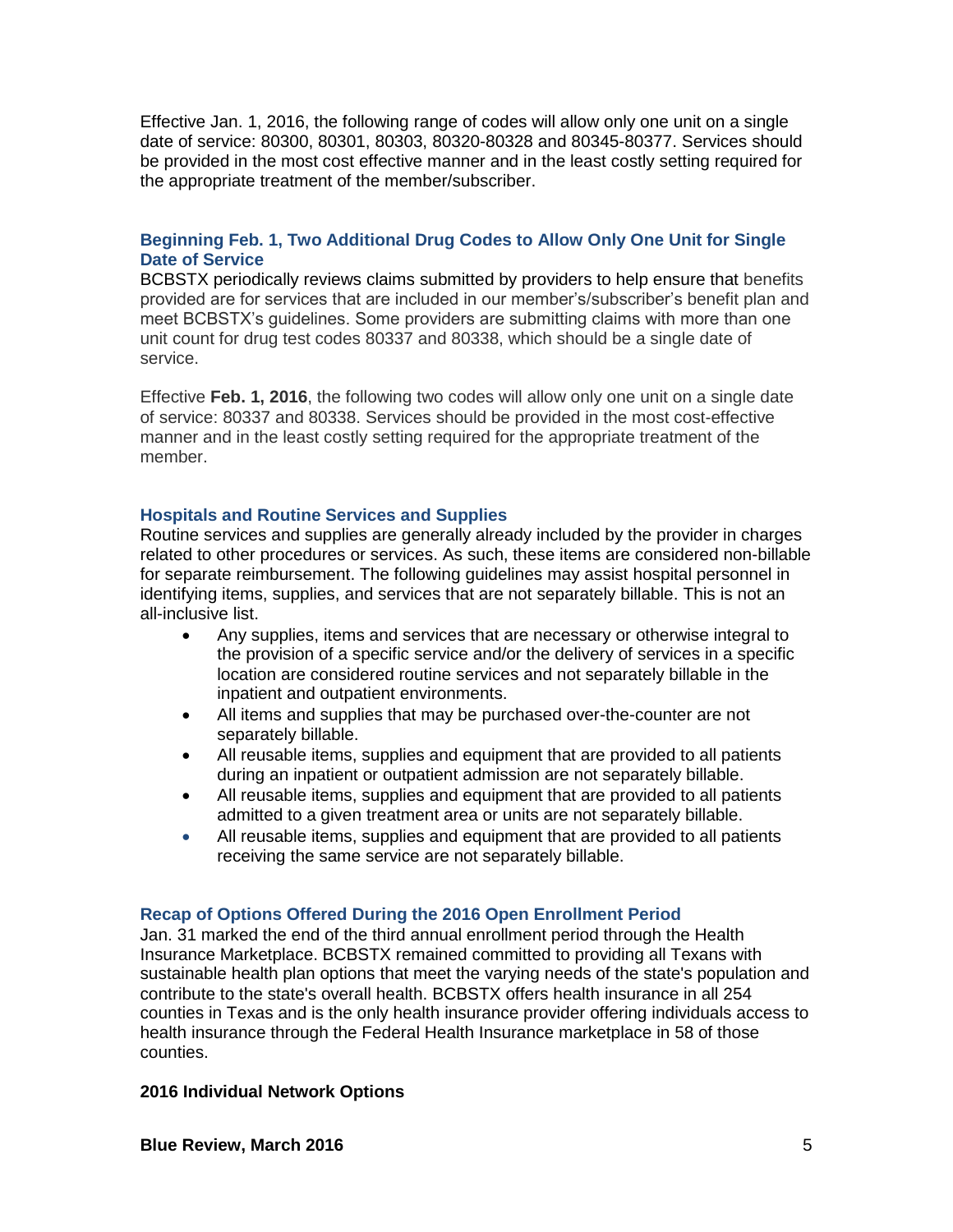Individual members are those who buy their own insurance that is not provided by an employer or through a government program (Medicare, Medicaid or CHIP). The following options were offered to individual members:

- BCBSTX offered its **Blue Advantage (BAV) HMOSM** again to individual members both on and off the Health Insurance Marketplace.
- BCBSTX offered the new **Blue Advantage PlusSM HMO** plan with added Point of Service (POS) benefits to individual members both on and off the Health Insurance Marketplace. This new HMO utilizes the Blue Advantage HMO network of doctors and hospitals while still having out-of-network benefits.
- BCBSTX also offered **Blue Cross Blue Shield Premier 101SM**, a multi-state plan that utilizes the Blue Advantage HMO network and has the same preauthorization requirements as Blue Advantage HMO. **[Blue Cross Blue](http://www.bcbstx.com/provider/pdf/hmo_bav_referral_list.pdf)  Shield Premier 101** [is only available to Individual members on the Health](http://www.bcbstx.com/provider/pdf/hmo_bav_referral_list.pdf)  [Insurance Marketplace.](http://www.bcbstx.com/provider/pdf/hmo_bav_referral_list.pdf)

**Please Note:** [Multi-state plans are designed to increase consumer options on](http://www.bcbstx.com/provider/pdf/hmo_bav_referral_list.pdf)  [the exchanges. They are only available in the Individual market segment, through](http://www.bcbstx.com/provider/pdf/hmo_bav_referral_list.pdf)  [the public exchange. Multi-state plans are bound by the](http://www.bcbstx.com/provider/pdf/hmo_bav_referral_list.pdf) same ACA regulations [as other qualified health plans, i.e., essential health benefits, out-of-pocket](http://www.bcbstx.com/provider/pdf/hmo_bav_referral_list.pdf)  [maximum regulations, etc.](http://www.bcbstx.com/provider/pdf/hmo_bav_referral_list.pdf) 

## **Small Business Health Options Program (SHOP) Options**

BCBSTX will continue to offer the **Blue Choice PPO to small group members on the Small Business Health Options Program (SHOP)**. Small Group members will also still have access to our **Blue Advantage HMO product**. As a reminder, the terms of your BCBSTX agreements apply to plans offered on and off the SHOP. The terms of the agreement also require providers to offer their services to a BCBSTX member, regardless of where they purchased their coverage.

## **Identifying Your Patients' BCBSTX Insurance Plan**

To identify your patient's BCBSTX plan, please view our sample ID cards at: [http://www.bcbstx.com/provider/training/id\\_card\\_samples.html.](http://www.bcbstx.com/provider/training/id_card_samples.html) Plan specific alpha prefixes are assigned to every Blue Cross Blue Shield (BCBS) plan and start with **X, Y, Z or Q.** The first two positions indicate the BCBS Plan to which the member/subscriber belongs, while the third position identifies the product in which the member/subscriber is enrolled. **Note:** ZG identifies the Texas Plan.

- To identify a patient who has the BAV HMO plan look for the alpha prefix or Texas alpha prefix which will start with "ZG\*"" on the member ID card. The first two positions indicate the Plan to which the member/subscriber belongs while the third position identifies the product in which the member/subscriber is enrolled.
- To identify a patient who has the BAV Plus, look for alpha prefix "ZGN" on the member ID card.
- To identify a patient who has the 'Blue Cross Blue Shield Premier 101' multi-state plan (not specific to Texas), look for alpha prefix "VAL" on the member ID card.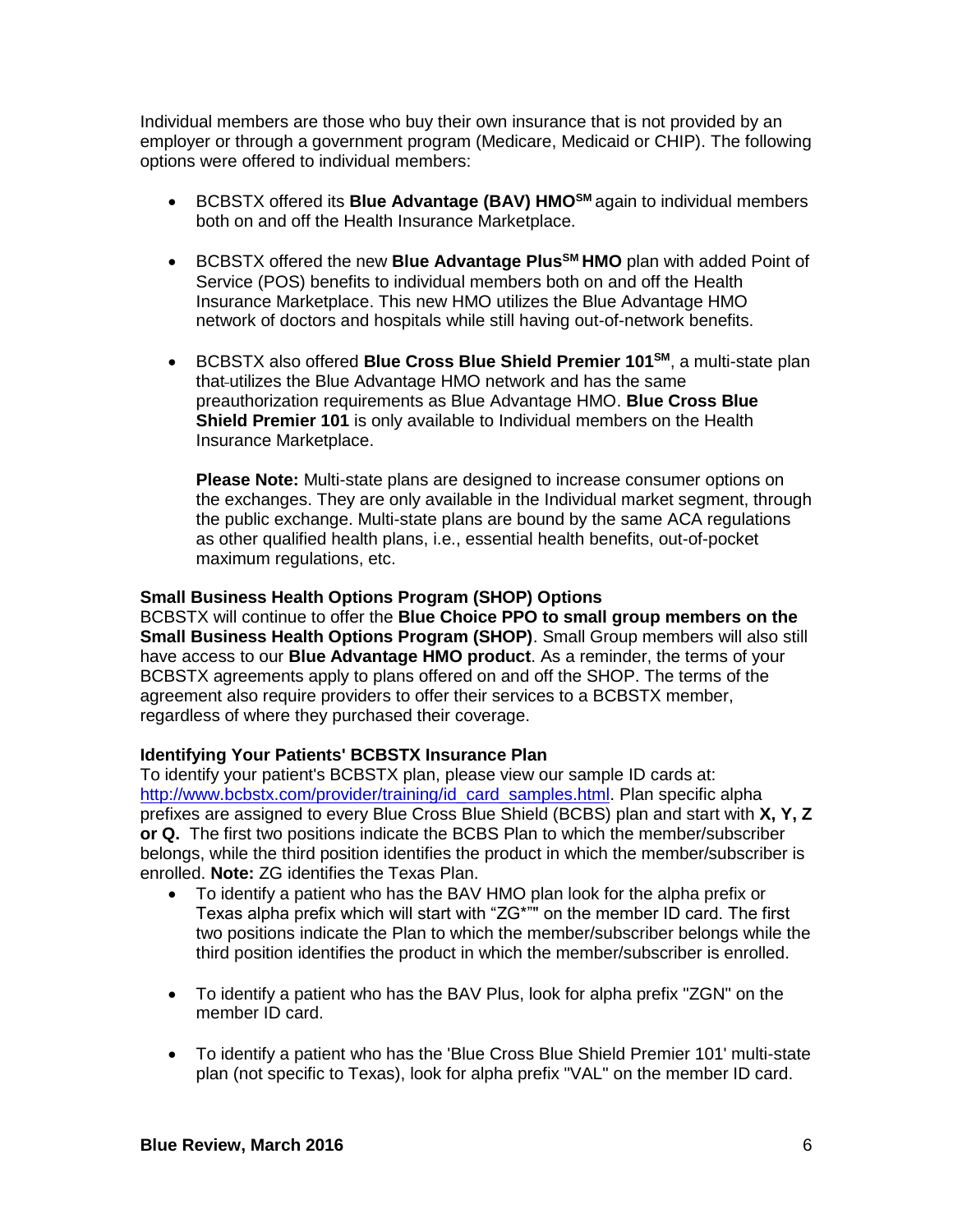# **Resources to Provide to your Patient's with Questions**

If you have patients that are seeking assistance with their transition of care, we encourage you and your patients to contact BCBSTX with your questions through the phone numbers below. Our member advocates will work closely with your patients to ensure they have someone to speak with directly regarding their transition of care plan.

- Member Customer Service: 888-697-0683
- Pre-Authorization: 855-462-1785
- Behavioral Health: 800-729-2422

## **BCBSTX provides a wide range of services and online tools to help renewing members make informed health decisions.**

- **[Provider Finder](https://public.hcsc.net/providerfinder/search.do?corpEntCd=TX1)<sup>®</sup>**. Members can select the best network provider for their needs based on location, as well as view industry-respected third party quality indicators, costs and patient-submitted reviews on an easy-to-navigate website.
- **Blue Access for MembersSM:** Members can access information on their policy, including status of claims, alerts, temporary ID cards and more. This also includes Blue Access Mobile<sup>SM</sup>, which allows members to find a doctor, hospital or urgent care facility in addition to benefit information.
- **24/7 Nurseline:** Members can speak with registered nurses about health concerns, common health information and tips and advice on where to go to receive necessary care.

| <b>BCBSTX Provider Relations</b><br><b>Office Locations</b> | <b>Telephone Number</b>        | <b>Fax Number</b>            |
|-------------------------------------------------------------|--------------------------------|------------------------------|
| <b>Austin</b>                                               | 512-349-4847                   | 512-349-4853                 |
| <b>Corpus Christi</b>                                       | 361-878-1623                   | 361-852-0624                 |
| <b>Dallas, East Texas</b>                                   | 972-766-8900 /<br>800-749-0966 | 972-766-2231                 |
| <b>El Paso</b>                                              | 915-496-6600, press 2          | 915-496-6611<br>915-469-6614 |
| <b>Houston, Beaumont</b>                                    | 713-663-1149                   | 713-663-1227                 |
| Lubbock, Amarillo                                           | 806-783-4610                   | 806-783-4666                 |
| Midland, Abilene, San Angelo                                | 432-620-1406                   | 432-620-1428                 |
| <b>San Antonio</b>                                          | 361-878-1623                   | 361-852-0624                 |

You can also contact your local network management representative with any questions you may have.

## **BCBSTX Implements Changes in Maximum Allowable Fee Schedule**

BCBSTX implemented changes in the maximum allowable fee schedule used for Blue Choice PPO<sup>SM</sup>, HMO Blue Texas<sup>SM</sup>, Blue Advantage HMO<sup>SM</sup> (Independent Provider Network and THE Limited Network only), and ParPlan effective Nov. 1, 2015.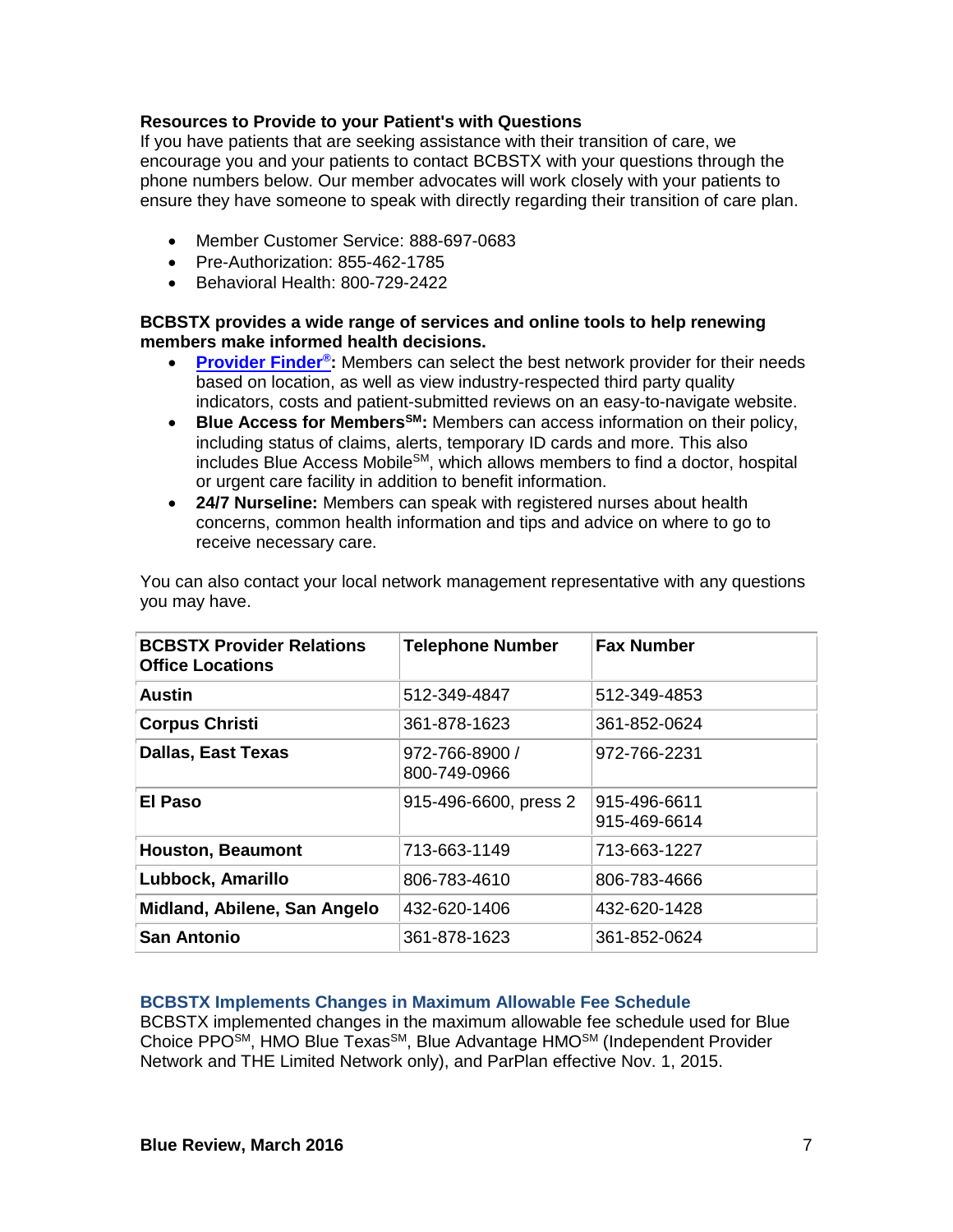The changes to the maximum allowable fee schedules used for the Blue Cross Medicare Advantage PPO<sup>SM</sup> and Blue Cross Medicare Advantage HMO<sup>SM</sup> where effective Jan. 1, 2016.

- The methodology used to develop the maximum allowable fee schedule for Blue Choice PPO, HMO Blue Texas and Blue Advantage HMO will be based on 2015 CMS values posted on the CMS website as of Jan. 16, 2015, for those services for which the BCBSTX reimbursement is based on CMS values.
- Geographic Practice Cost Indices (GPCIs) will not be applied to the relative values so the relative values will not differ by Medicare locality.
- Blue Choice PPO, HMO Blue Texas, Blue Advantage HMO and ParPlan relative values will consider the site of service where the service is performed (facility or non-facility).
- The CPT/HCPCS Fee Schedule will be updated quarterly on March 1, June 1, Sept. 1 and Dec. 1 each year.
- The NDC Fee Schedule will continue to be updated monthly.

BCBSTX provides general reimbursement information policies, request forms for allowable fees and fee schedule information. To view this information, visit the [General](http://www.bcbstx.com/provider/gri/index.html)  [Reimbursement Information](http://www.bcbstx.com/provider/gri/index.html) section on the BCBSTX provider website. If you would like to request a sample of maximum allowable fees or if you have any other questions, please contact your Network Management office.

Reimbursement changes will be posted under "Reimbursement Changes and Updates" in the Reimbursement Schedules section on the BCBSTX provider website. The changes will not become effective until at least 90 days from the posting date. The specific effective date will be noted for each change that is posted.

# **Blue Choice PPO**SM **Subscriber(s) / Blue Advantage HMOSM Member Rights and Responsibilities**

As a provider for BCBSTX, you are obligated to be aware of subscribers'/members' rights and informed of subscribers' responsibilities. Our health plan subscribers/members may refer to their benefit booklet for a listing of their rights and responsibilities, which are also included below; you can also access these documents on our website at [bcbstx.com.](http://www.bcbstx.com/)

| Rights                  | <b>Responsibilities</b>         |
|-------------------------|---------------------------------|
| Subscriber(s)/Member(s) | Subscriber(s)/Member(s)         |
| You have the right to:  | You have the responsibility to: |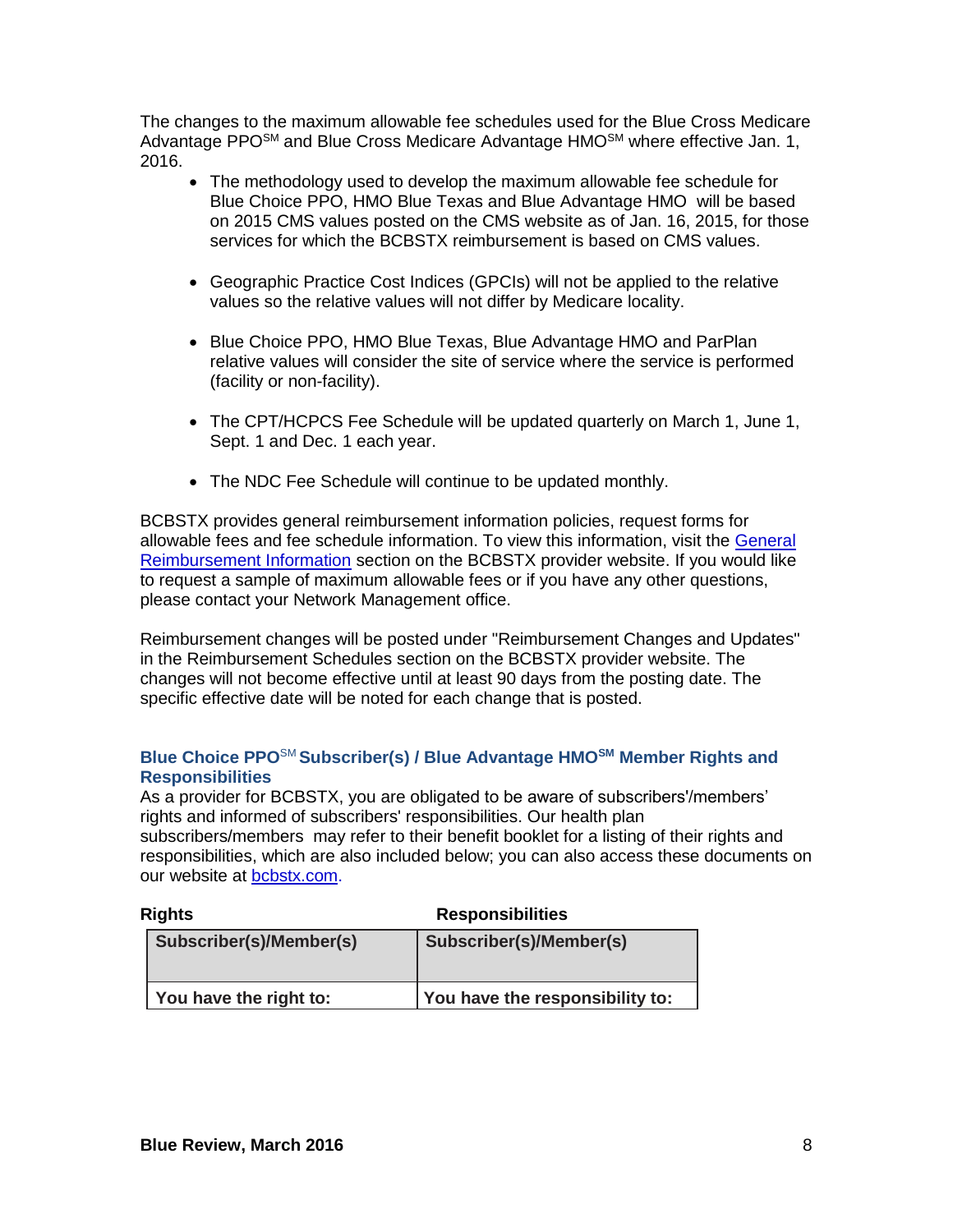| • Receive information<br>about the organization, its<br>services, its practitioners<br>and providers and<br>subscribers' rights and<br>responsibilities.<br>• Make recommendations<br>regarding the<br>organization's<br>subscribers' rights and                                                                                           | • Provide, to the extent<br>possible, information that<br>your health benefit plan<br>and practitioner/provider<br>need, in order to provide<br>care. |
|--------------------------------------------------------------------------------------------------------------------------------------------------------------------------------------------------------------------------------------------------------------------------------------------------------------------------------------------|-------------------------------------------------------------------------------------------------------------------------------------------------------|
| • Participate with practitioners in<br>making decisions about your<br>health care.                                                                                                                                                                                                                                                         | Follow the plans and<br>instructions for care you<br>have agreed to with your<br>practitioner.                                                        |
| • Be treated with respect and<br>recognition of your dignity and<br>your right to privacy.<br>• A candid discussion of<br>appropriate or medically<br>necessary treatment options<br>for your condition, regardless<br>of cost or benefit coverage.<br>• Voice complaints or appeals<br>about the organization or the<br>care it provides. | Understand your health<br>problems and participate in<br>the development of mutually<br>agreed upon treatment<br>goals, to the degree<br>possible.    |

# **HMO Blue Texas Member Rights & Responsibilities**

## **Member Rights – You Have the Right to:**

- Receive information about the organization, its services, its practitioners and providers and members' rights and responsibilities.
- Make recommendations regarding the organization's members' rights and responsibilities policy.
- Participate with practitioners in making decisions about your health care.
- Be treated with respect and recognition of your dignity and your right to privacy.
- A candid discussion of appropriate or medically necessary treatment options for your condition, regardless of cost or benefit coverage.
- Voice complaints or appeals about the organization or the care it provides.

# **Member Rights – You Have the Responsibility to:**

- Meet all eligibility requirements of your employer and the Health Maintenance Organization (HMO).
- Identify yourself as an HMO member by presenting your ID card and pay the copayment at the time of service for network benefits.
- Establish a physician/patient relationship with your primary care physician (PCP) and seek your PCP's medical advice/referral for network services prior to receiving medical care, unless it is an emergency situation or services are performed by your HMO participating OBGyn.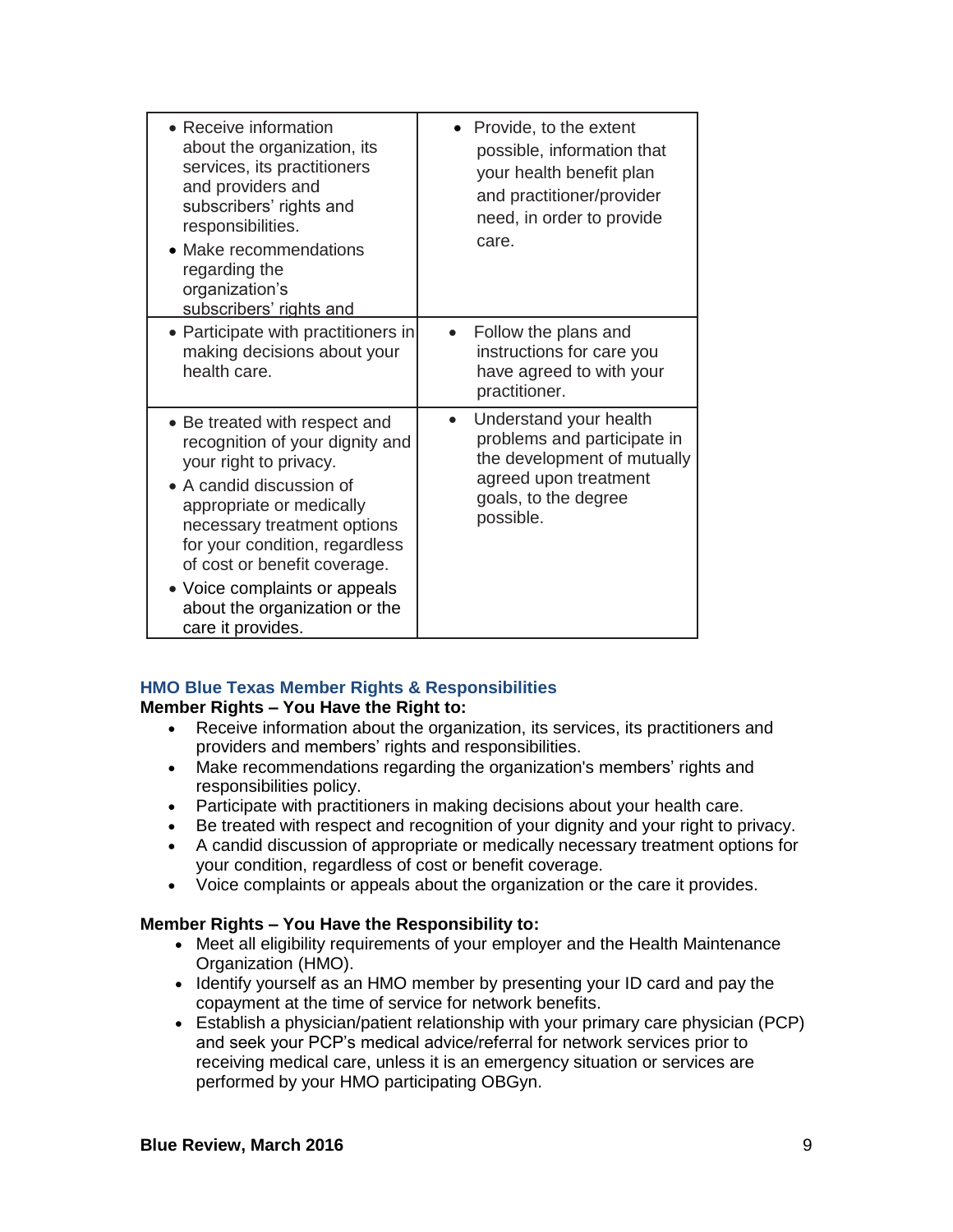- Provide, to the extent possible, information that the HMO and practitioner/providers need, in order to care for you. Including changes in your family status, address and phone numbers within 31 days of the change.
- Understand the medications you are taking and receive proper instructions on how to take them.
- Notify your primary care physician or HMO plan within 48 hours or as soon as reasonably possible after receiving emergency care services.
- Communicate complete and accurate medical information to health care providers.
- Call in advance to schedule appointments with your network provider and notify them prior to canceling or rescheduling appointments.
- Read your coverage documents for information about benefits, limitations, and exclusions.
- Ask questions and follow instructions and guidelines given by your provider to achieve and maintain good health.
- Understand your health problems and participate to the degree possible in the development of treatment goals mutually agreed upon between you and your provider.

# **Fee Schedule Updates**

Reimbursement changes and updates for Blue Choice PPO, HMO Blue Texas (Independent Provider Network only), Blue Advantage HMO and Blue Premier practitioners will be posted under Standards and Requirements / General Reimbursement Information / Reimbursement Schedules and Related Information / Professional Schedules section on the BCBSTX provider website at [bcbstx.com/provider.](http://www.bcbstx.com/provider/)

The changes will not become effective until at least 90 days from the posting date. The specific effective date will be noted for each change that is posted. To view this information, visit the [General Reimbursement Information](http://www.bcbstx.com/provider/gri/index.html) section on the BCBSTX provider website. The CPT/HCPCS Fee Schedule will be updated quarterly on March 1, June 1, Sept. 1 and Dec. 1 each year. The NDC Fee Schedule will be updated monthly.

# **After-hours Access Is Required**

BCBSTX requires that primary care physicians, specialty care physicians, professional providers and facility and ancillary providers provide urgent care and emergency care or coverage for care 24 hours a day, seven days a week. They must have a verifiable mechanism in place, for immediate response, for directing patients to alternative afterhours care based on the urgency of the patient's need.

## **Acceptable after-hours access mechanisms may include:**

- An answering service that offers to call or page the physician or on-call physician;
- A recorded message that directs the patient to call the answering service and the phone number is provided; or
- A recorded message that directs the patient to call or page the physician or oncall physician and the phone number is provided.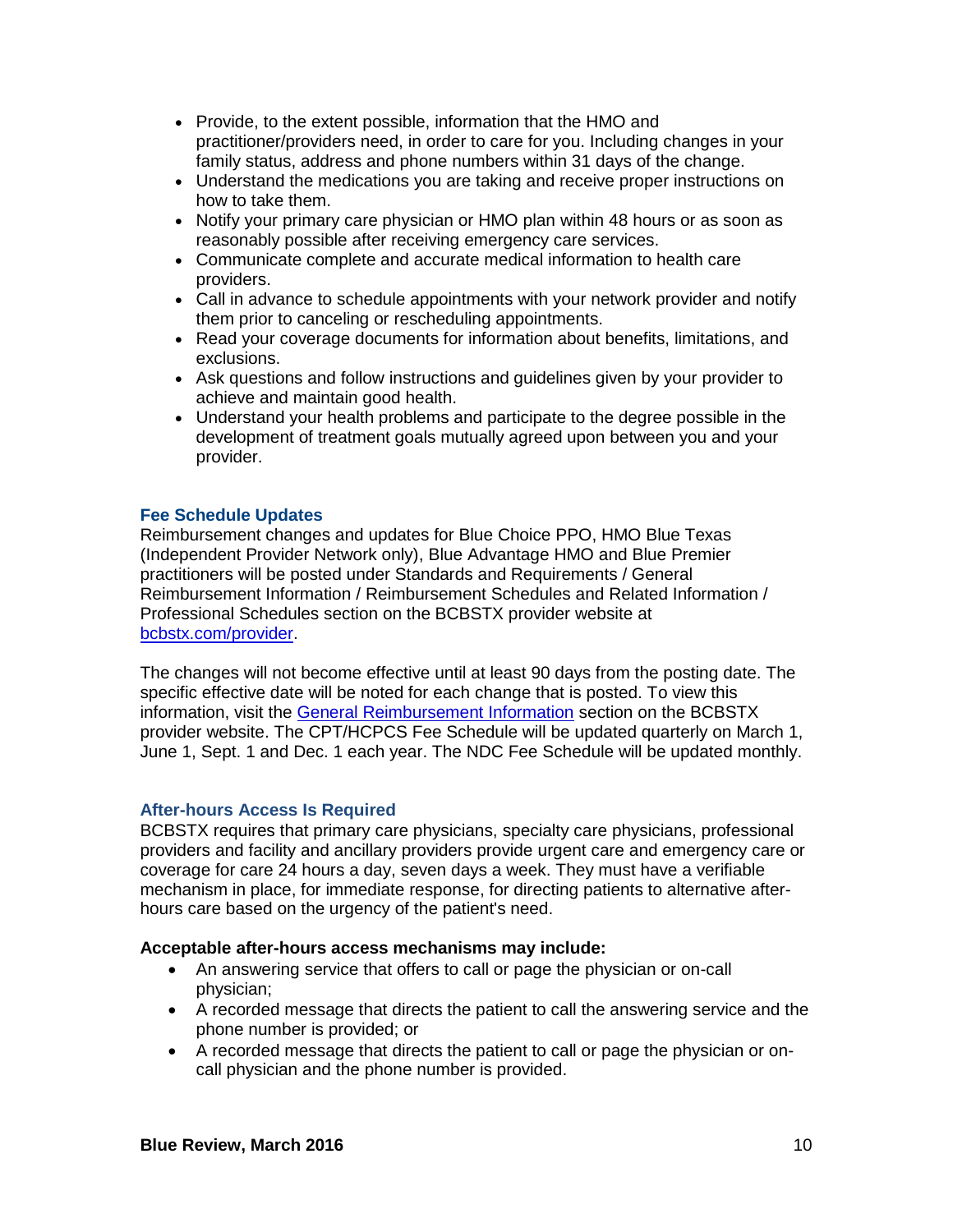For more detail, [please refer to the provider manuals](http://www.bcbstx.com/provider/gri/index.html) for **Blue Choice PPOSM Physician, Professional Provider and Facility and Ancillary Provider Manual** (Section B) and **HMO Blue TexasSM / Blue Advantage HMOSM / Blue Premier Physician,** 

**Professional Provider, Facility and Ancillary Provider Manual** (Section B) available in the Education & Reference section of our provider website. Click on the 'Manual' link (note, a password is required).

## **BCBS Medicare Advantage PPO Network Sharing**

## *What is Blue Cross and Blue Shield (BCBS) Medicare Advantage (MA) PPOSM network sharing?*

All BCBS MA PPO Plans participate in reciprocal network sharing. This network sharing will allow all BCBS MA PPO members to obtain in-network benefits when traveling or living in the service area of any other BCBS MA PPO Plan as long as the member sees a contracted BCBS MA PPO provider.

## *What does the BCBS MA PPO network sharing mean to me?*

If you are a contracted BCBS MA PPO provider with Blue Cross and Blue Shield of Texas (BCBSTX) and you see BCBS MA PPO members from other BCBS Plans, these BCBS MA PPO members will be extended the same contractual access to care and will be reimbursed in accordance with your negotiated rate with your Blue Cross and Blue Shield of Texas contract. These BCBS MA PPO members will receive in-network benefits in accordance with their member contract.

If you are not a contracted BCBS MA PPO provider with BCBSTX and you provide services for any BCBS MA PPO members, you will receive the Medicare allowed amount for covered services. For urgent or emergency care, you will be reimbursed at the member's in-network benefit level. Other services will be reimbursed at the out-ofnetwork benefit level.

## *How do I recognize an out-of-area BCBS MA PPO member from one of these Plans participating in the BCBS MA PPO network sharing?*

You can recognize a BCBS MA PPO member when their Blue Cross Blue Shield Member ID card has the following logo:



The *"MA"* in the suitcase indicates a member who is covered under the BCBS MA PPO network sharing program. BCBS MA PPO members have been asked not to show their standard Medicare ID card when receiving services; instead, members should provide their Blue Cross and/or Blue Shield member ID card.

## *Do I have to provide services to BCBS MA PPO members from these other BCBS Plans?*

If you are a contracted BCBS MA PPO provider with BCBSTX, you should provide the same access to care for BCBS MA members from other BCBS Plans as you do for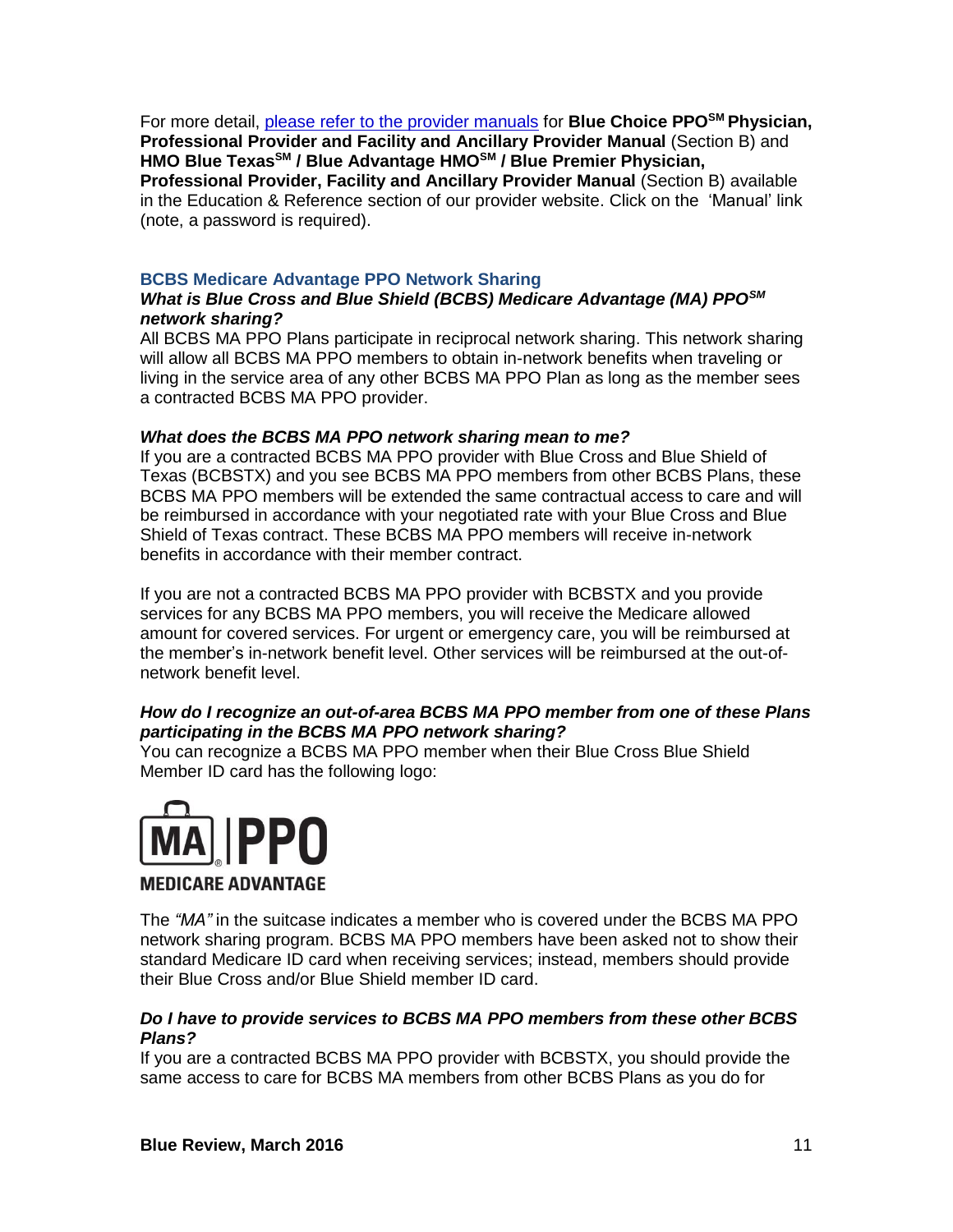BCBSTX MA PPO members. You can expect to receive the same contracted rates for such services.

If you are not a BCBS MA PPO contracted provider, you may see BCBS MA PPO members from other BCBS Plans, but you are not required to do so. Should you decide to provide services to BCBS MA PPO members, you will be reimbursed for covered services at the Medicare allowed amount based on where the services were rendered and under the member's out-of-network benefits. For urgent or emergency care, you will be reimbursed at the in-network benefit level.

# *What if my practice is closed to new local BCBS MA PPO members?*

If your practice is closed to new local BCBS MA PPO members, you do not have to provide care for BCBS MA PPO out-of-area members. The same contractual arrangements apply to these out-of-area network sharing members as your local BCBS MA PPO members.

## *How do I verify benefits and eligibility?*

Call BlueCard® Eligibility at 800-676-BLUE (800-676-2583) and provide the BCBS MA PPO member's alpha prefix located on the member's ID card.

You may also submit electronic eligibility requests for BCBS MA PPO members. Follow these three easy steps:

- Log in to the [Availity Portal,](http://www.availity.com/) the [Availity Revenue Cycle Management Portal](https://claims.realmed.com/) or your preferred vendor
- Enter required data elements
- Submit your request

## *Where do I submit the claim?*

You should submit the claim to BCBSTX under your current billing practices. Do not bill Medicare directly for any services rendered to a BCBS MA PPO member.

## *What will I be paid for providing services to these out-of-area BCBS MA PPO network sharing members?*

If you are a BCBS MA PPO contracted provider with BCBSTX, benefits will be based on your contracted BCBS MA PPO rate for providing covered services to BCBS MA PPO members from any BCBS MA PPO Plan. Once you submit the BCBS MA PPO claim, BCBSTX will work with the other Plan to determine benefits and send you the payment.

## *What will I be paid for providing services to other BCBS MA out-of-area members not participating in the BCBS MA PPO Network Sharing?*

When you provide covered services to other BCBS MA PPO out-of-area members not participating in network sharing, benefits will be based on the Medicare allowed amount. Once you submit the BCBS MA PPO claim, BCBSTX will send you the payment. However, these services will be paid under the BCBS MA member's out-of-network benefits unless for urgent or emergency care.

# *What is the BCBS MA PPO member cost sharing level and co-payments?*

A BCBS MA PPO member cost sharing level and co-payment is based on the BCBS MA PPO member's health plan. You may collect the co-payment amounts from the BCBS MA PPO member at the time of service. To determine the cost sharing and/or copayment amounts, you should call the Eligibility Line at 800-676-BLUE (800-676-2583).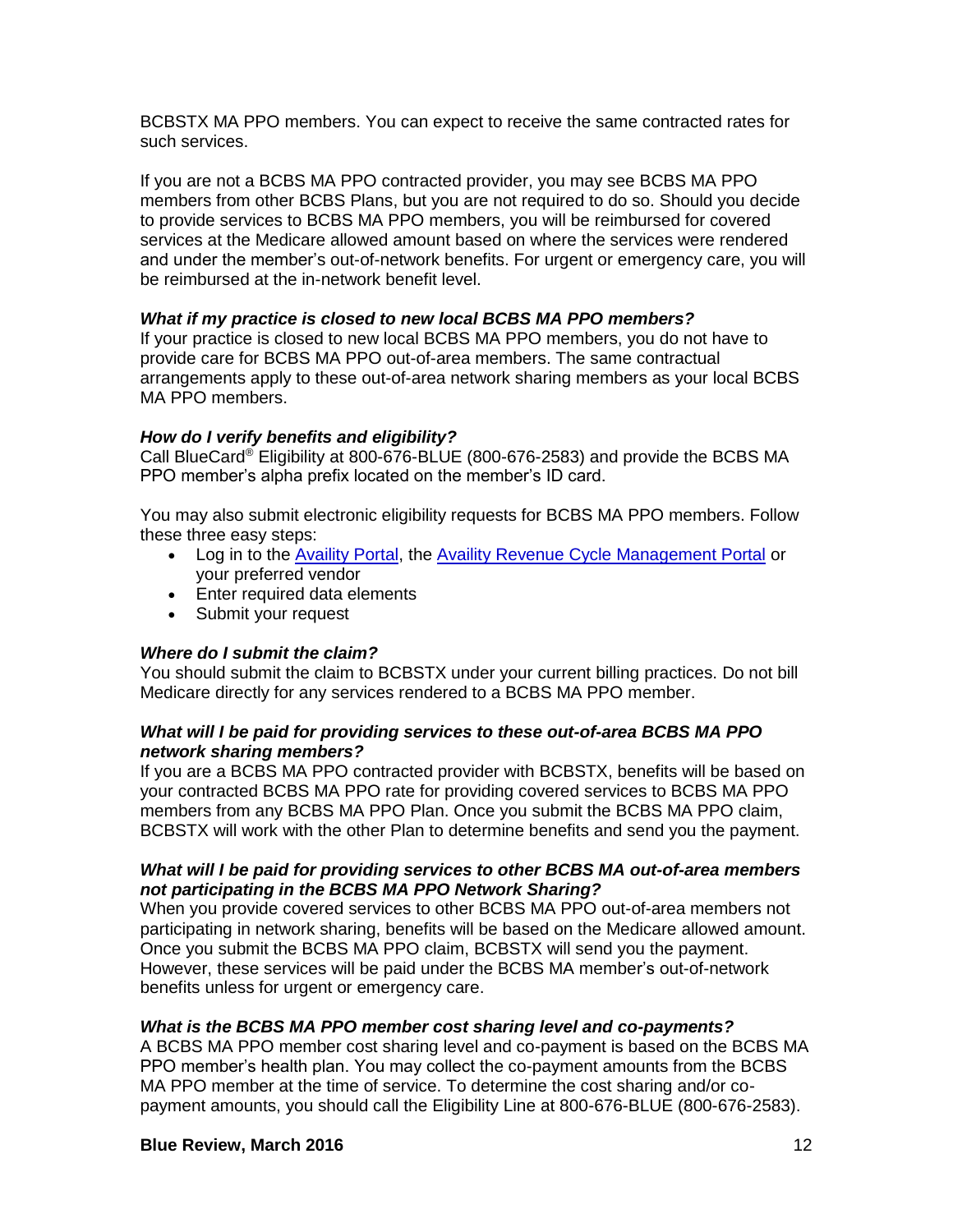## *May I balance bill the BCBS MA PPO member the difference in my charge and the allowance?*

No, you may not balance bill the BCBS MA PPO member for this difference. Members may be balance billed for any deductibles, co-insurance, and/or co-pays.

#### *What if I disagree with the reimbursement amount I received?*

If there is a question concerning the reimbursement amount, contact Blue Cross Medicare Advantage (PPO) Customer Service at 877-774-8592*.*

*Who do I contact if I have a question about BCBS MA PPO network sharing?*  If you have any questions regarding the BCBS MA PPO program or products, contact Blue Cross Medicare Advantage (PPO) Customer Service at 877-774-8592*.*

## **Medical Record Requests: Include Our Letter as Your Cover Sheet**

When you receive a letter from BCBSTX requesting additional information, such as medical records or certificates of medical necessity, please utilize the letter as a cover sheet when sending the requested information to us.

This letter contains a barcode in the upper right corner to help ensure that the information you send is matched directly to the appropriate file and/or claim. Do not submit a Claim Review form in addition to the letter, as this could delay the review process.

Thank you for your cooperation!

## **Technical and Professional Components**

**Modifiers 26 and TC:** Modifier 26 denotes professional services for lab and radiological services. Modifier TC denotes technical component for lab and radiological services. These modifiers should be used in conjunction with the appropriate lab and radiological procedures only.

**Note:** When a physician or professional provider and facility or ancillary provider performs both the technical and professional service for a lab or radiological procedure, he/she must submit the total service, not each service individually.

#### **Surgical Procedures Performed in the Physician's Office**

When performing surgical procedures in a non-facility setting, the physician and professional provider reimbursement covers the services, equipment and some of the supplies needed to perform the surgical procedure when a member receives these services in the physician's or professional provider's office.

Reimbursement will be allowed for some supplies billed in conjunction with a surgical procedure performed in the physician's or professional provider's office. To help determine how coding combinations on a particular claim may be evaluated during the claim adjudication process, you may continue to utilize Clear Claim Connection™ (C3). C3 is a free, online reference tool that mirrors the logic behind BCBSTX's code-auditing software. Refer to the BCBSTX provider website at bcbstx.com/provider for additional information on gaining access to C3.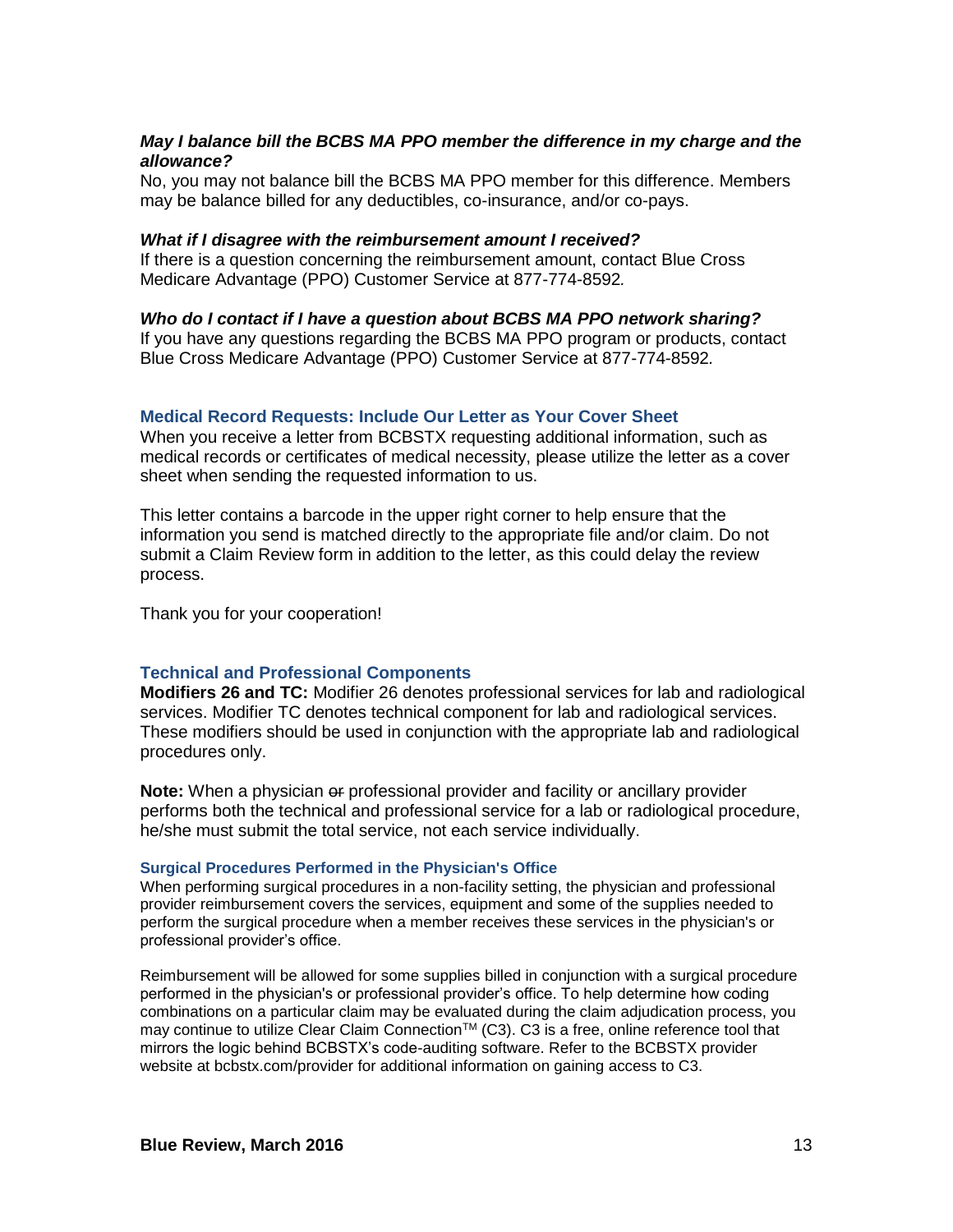Please note the physician's and professional provider's reimbursement includes surgical equipment that may be owned or supplied by an outside surgical equipment or Durable Medical Equipment (DME) vendor. Claims from the surgical equipment or DME vendor will be denied based on the fact that the global physician reimbursement includes staff and equipment.

# **AIM RQI Reminder**

Physicians, professional providers and facility and ancillary providers must contact AIM Specialty Health<sup>®</sup> (AIM) first to obtain a Radiology Quality Initiative (RQI) for Blue Choice PPOSM subscribers when ordering or scheduling the following outpatient, nonemergency diagnostic imaging services when performed in a physician's, professional provider's or facility or ancillary provider's office, a professional provider's office, the outpatient department of a hospital or a freestanding imaging center:

- CT/CTA
- MRI/MRA
- SPECT/nuclear cardiology study
- PFT scan

To obtain a Blue Choice PPO RQI, log into AIM's provider portal at [aimspecialtyhealth.com,](http://www.aimspecialtyhealth.com/) and complete the online questionnaire that identifies the reasons for requesting the exam. If criteria are met, you will receive a RQI. If criteria are not met, or if additional information is needed, the case will automatically be transferred for further clinical evaluation and an AIM nurse will follow up with your office. AIM's *ProviderPortalSM* uses the term "Order" rather than "RQI."

# *Notes:*

1) *Facilities cannot obtain a RQI from AIM on behalf of the ordering physician, professional provider, facility or ancillary provider.*

2) *The RQI program does not apply to Medicare enrollees with BCBSTX Medicare supplement coverage. Medicare enrollees with BCBSTX PPO coverage are included in the program.*

*AIM Specialty Health (AIM) is an operating subsidiary of Anthem, Inc.*

# **Quest Diagnostics, Inc., Is the Exclusive HMO and Preferred Statewide PPO Clinical Reference Lab Provider**

Quest Diagnostics, Inc., is the **exclusive** outpatient clinical reference laboratory provider for HMO Blue Texas<sup>SM</sup> members and Blue Advantage HMO<sup>SM</sup> subscribers,\* and the **preferred statewide** outpatient clinical reference laboratory provider for BCBSTX Blue Choice  $PPO<sup>SM</sup>$  subscribers. This arrangement excludes lab services provided during emergency room visits, inpatient admissions and outpatient day surgeries (hospital and free-standing ambulatory surgery centers).

# **Quest Diagnostics Offers:**

- On-line scheduling for Quest Diagnostics' Patient Service Center (PSC) locations. To schedule a patient PSC appointment, log onto [QuestDiagnostics.com/patient](http://www.questdiagnostics.com/home/patients) or call **888-277-8772**.
- Convenient patient access to more than 195 patient service locations.
- 24/7 access to electronic lab orders, results and other office solutions through *Care360® Labs and Meds*.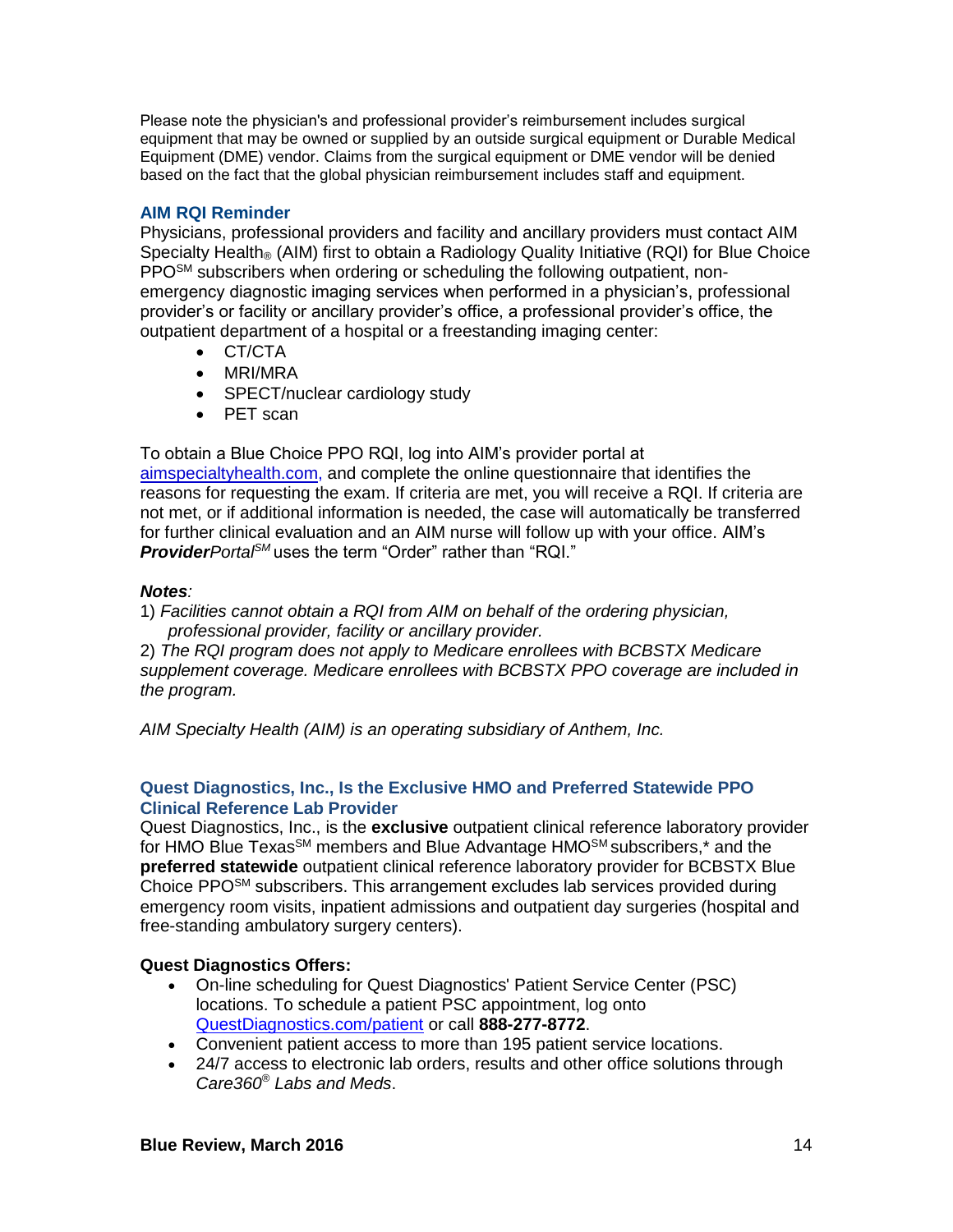For more information about Quest Diagnostics lab testing solutions or to establish an account, contact your Quest Diagnostics Physician Representative or call **866-MY-QUEST** (866-697-8378).

For physicians, professional providers or facility and ancillary providers located in the HMO capitated lab counties, only the lab services/tests indicated on the Reimbursable Lab Services list will be reimbursed on a fee-for-service basis if performed in the physician's, professional provider's or facility or ancillary provider's office for HMO Blue Texas members. Please note all other lab services/tests performed in the physician's, professional provider's or facility or ancillary provider's office will not be reimbursed. You can access the county listing and the Reimbursable Lab Services list in the [General](http://www.bcbstx.com/provider/gri/index.html)  [Reimbursement Information section](http://www.bcbstx.com/provider/gri/index.html) located under the Standards and Requirements tab.

*\*Note: Physicians, professional providers or facility and ancillary providers who are contracted/affiliated with a capitated IPA/medical group and physicians, professional providers or facility or ancillary providers who are not part of a capitated IPA/medical group but who provide services to a member/subscriber whose PCP is a member of a capitated IPA/medical group must contact the applicable IPA/medical group for instructions regarding outpatient laboratory services.*

## **Improvements to the Medical Records Process for BlueCard® Claims**

BCBSTX is now able to send medical records electronically to all Blue Cross and/or Blue Shield Plans. This method significantly reduces the time it takes to transmit supporting documentation for BlueCard claims and eliminates lost or misrouted records.

As always, we will request that you submit your medical records to BCBSTX if needed for claims processing.

Requests for medical records from other Blues Plans before rendering services, as part of the preauthorization process, should be submitted directly to the requesting Plan.

#### **Pass-through Billing**

BCBSTX does not permit pass-through billing. Pass-through billing occurs when the ordering physician, professional provider or facility or ancillary provider requests and bills for a service, but the service is not performed by the ordering physician, professional provider or facility or ancillary provider.

The performing physician, professional provider or facility and ancillary provider should bill for these services unless otherwise approved by BCBSTX. BCBSTX does not consider the following scenarios to be pass-through billing:

- The service of the performing physician, professional provider or facility and ancillary provider is performed at the place of service of the ordering provider and is billed by the ordering physician or professional provider.
- The service is provided by an employee of a physician, professional provider or facility and ancillary provider (physician assistant, surgical assistant, advanced nurse practitioner, clinical nurse specialist, certified nurse midwife or registered first assistant who is under the direct supervision of the ordering physician or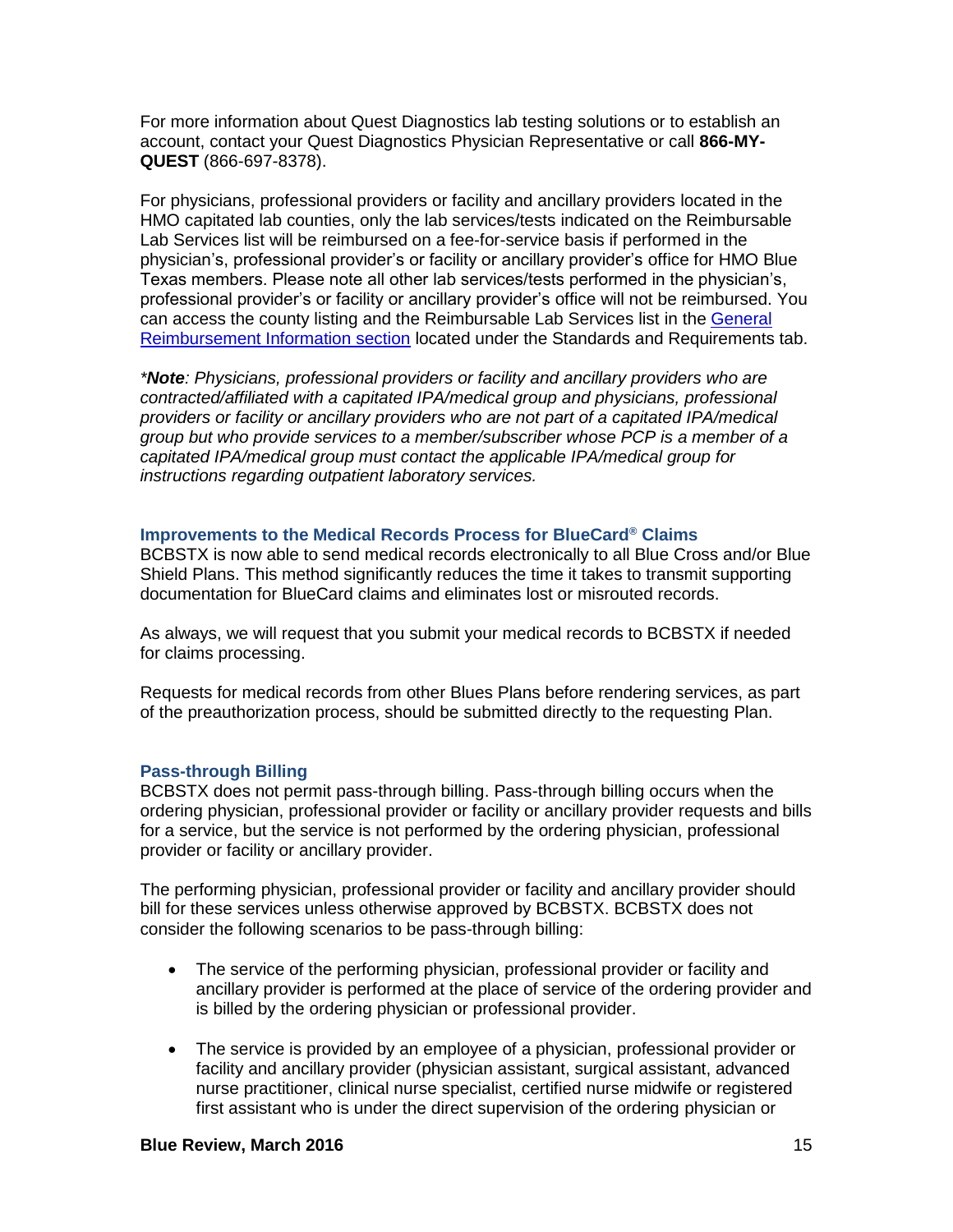professional provider) and the service is billed by the ordering physician or professional provider.

The following modifiers should be used by the supervising physician when he/she is billing for services rendered by a Physician Assistant (PA), Advanced Practice Nurse (APN) or Certified Registered Nurse First Assistant (CRNFA):

- **• AS modifier:** A physician should use this modifier when billing on behalf of a PA, APN or CRNFA for services provided when the aforementioned providers are acting as an assistant during surgery. (Modifier AS is to be used *ONLY* if they assist at surgery.)
- **• SA modifier:** A supervising physician should use this modifier when billing on behalf of a PA, APN or CRNFA for **non-surgical** services. (Modifier SA is used when the PA, APN, or CRNFA is assisting with any other procedure that *DOES NOT* include surgery.)

#### **Contracted Providers Must File Claims**

As a reminder, physicians, facilities, professional providers and ancillary providers must file claims for any covered services rendered to a patient enrolled in a BCBSTX health plan. You may collect the full amounts of any deductible, coinsurance or copayment due and then file the claim with BCBSTX. Arrangements to offer cash discounts to an enrollee in lieu of filing claims with BCBSTX violate the requirements of your provider contract with BCBSTX.

Notwithstanding the foregoing, a provision of the American Recovery and Reinvestment Act changed HIPAA to add a requirement that if a patient self pays for a service in full and directs a provider to not file a claim with the patient's insurer, the provider must comply with that directive and may not file the claim in question. In such an event, you must comply with HIPAA and not file the claim to BCBSTX.

#### **Medical Policy Disclosure**

New or revised medical policies, when approved, will be posted on the BCBSTX provider website on the  $1<sup>st</sup>$  or  $15<sup>th</sup>$  day of each month. Those medical policies requiring disclosure will become effective 90 days from the posting date. Medical policies that do not require disclosure will become effective 15 days after the posting date. The specific effective date will be noted for each medical policy that is posted.

To view active and pending medical policies go to [bcbstx.com/provider](http://www.bcbstx.com/provider) and click on the Standards & Requirements tab, then click on the Medical Policies offering. After reading and agreeing to the disclaimer, you will then have access to active and pending medical policies.

#### **Draft Medical Policy Review**

In an effort to streamline the medical policy review process, you can view draft medical policies on the BCBSTX provider website and provide your feedback online. If there are any draft medical policies to review, these documents will be made available for your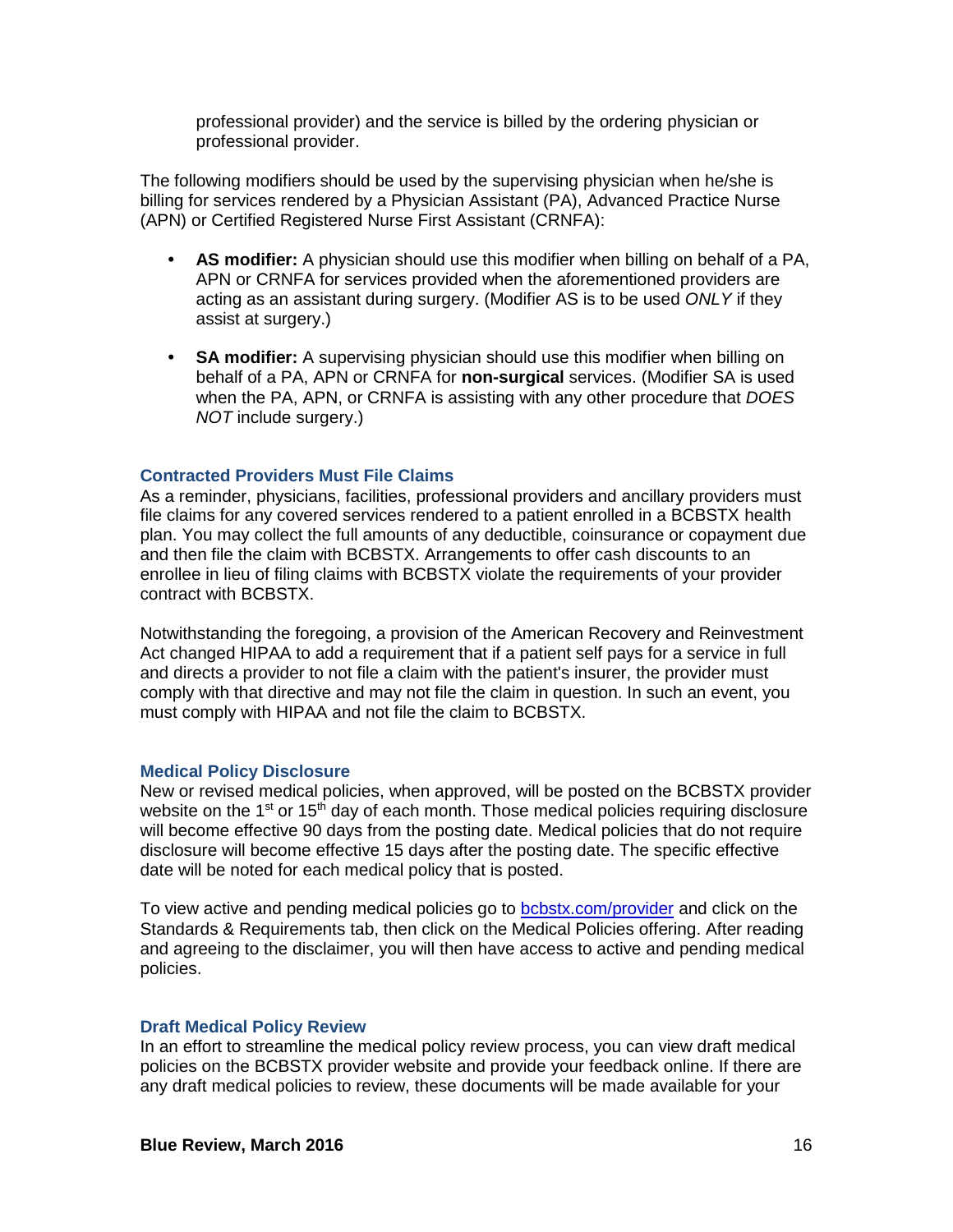review around the  $1<sup>st</sup>$  and the  $15<sup>th</sup>$  of each month with a review period of approximately two weeks.

To [view draft medical policies](http://www.medicalpolicy.hcsc.net/medicalpolicy/disclaimer?corpEntCd=TX1) go to our provider website and click on the Standards & Requirements tab, then click on the Medical Policies offering. After reading and agreeing to the disclaimer, you will then have access to view any draft medical policies, if available.

#### **No Additional Medical Records Needed**

Physicians, professional providers or facility or ancillary provider who have received an approved predetermination (which establishes medical necessity of a service) or have obtained a radiology quality initiative (RQI) from AIM Specialty Health need not submit additional medical records to BCBSTX. In the event that additional medical records are needed to process a claim on file, BCBSTX will request additional medical records at that time.

Predetermination does not guarantee payment. All payments are subject to determination of the insured person's eligibility, payment of required deductibles, copayments and coinsurance amounts, eligibility of charges as covered expenses, application of the exclusions and limitations, and other provisions of the policy at the time services are rendered.

#### **Importance of Obtaining a Preauthorization/Referral**

A preauthorization/referral is required for certain types of care and services. Although BCBSTX participating physicians, professional providers and facility and ancillary providers are required to obtain preauthorizations/referrals, it is also the responsibility of the member/subscriber to confirm that this action has been taken for services that require a preauthorization/referral.

Preauthorizations/referrals must be obtained for any services provided by someone other than the member's primary care physician (PCP) i.e., specialist, ambulatory surgery centers, ancillary, etc. A preauthorization/referral is also needed for an initial stay in a facility and any additional days or services added on.

If a member/subscriber does not obtain a preauthorization/referral for initial facility care or services, or additional days or services added on, the benefit for covered expenses may be reduced.

A preauthorization/referral does not guarantee payment. All payments are subject to determination of the member/subscriber's eligibility, payment of required deductibles, copayments and coinsurance amounts, eligibility of charges as covered expenses, application of the exclusions and limitations and other provisions of the policy at the time services are rendered.

If a preauthorization/referral request is received from an out-of-network (OON) provider and the member/subscriber does not have an OON benefit, BCBSTX will contact the ordering provider to discuss network options. However, if a member/subscriber has an OON benefit, OON benefits will apply, which could result in a higher cost sharing.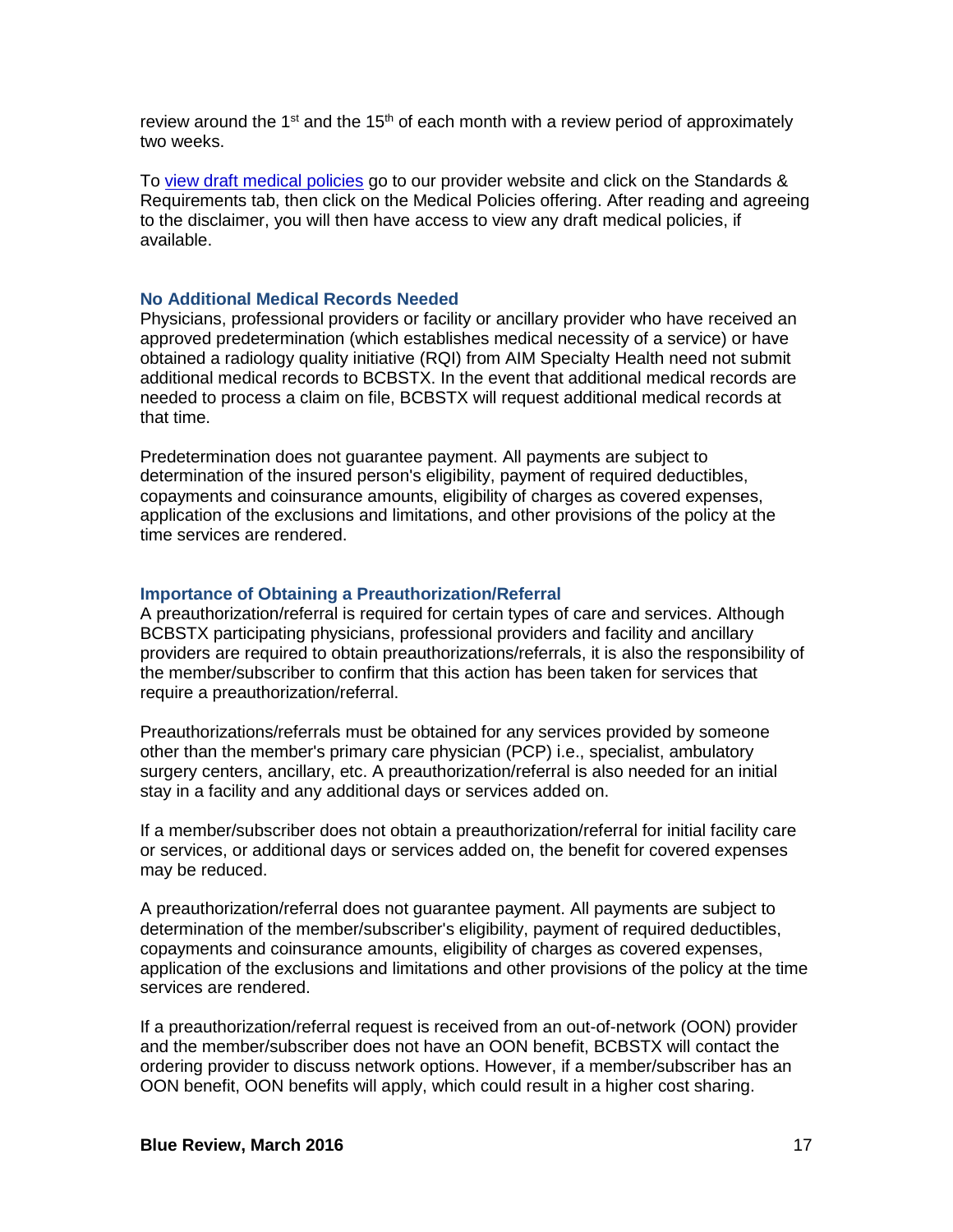## **Avoidance of Delay in Claims Pending COB Information**

BCBSTX receives thousands of claims each month that require unnecessary review for coordination of benefits (COB). What that means to our physicians, professional providers, facility and ancillary providers is a possible delay, or even denial of services, pending receipt of the required information from the member/subscriber.

Here are some tips to help prevent claims processing delays when there is only one insurance carrier:

- CMS-1500, box 11-d if there is no secondary insurance carrier, mark the "No" box.
- Do not place anything in box 9, a through d this area is reserved for member information for a secondary insurance payer.

It is critical that no information appears in box 11-d or in box 9 a-d if there is only one insurance payer.

## **Billing for Non-covered Services**

As a reminder, contracted physicians, professional providers, facility and ancillary providers may collect payment from members/subscribers for copayments, co-insurance and deductible amounts. The physician, professional provider, facility or ancillary provider may not charge the member/subscriber more than the patient share shown on their provider claim summary (PCS) or electronic remittance advice (ERA).

In the event that BCBSTX determines that a proposed service is not a covered service, the physician, professional provider, facility or ancillary provider must inform the member/subscriber in writing in advance. This will allow the physician, professional, facility or ancillary provider to bill the member/subscriber for the non-covered service rendered.

In no event shall a contracted physician, professional provider, facility or ancillary provider collect payment from the subscriber for identified hospital acquired conditions and/or serious reportable events.

## **Dispensing QVT (Quantity Versus Time) Limits**

To help minimize health risks and to improve the quality of pharmaceutical care, dispensing QVT limits have been placed on select prescription medications. The limits are based upon the U.S. Federal Drug Administration and medical guidelines as well as the drug manufacturer's package insert.

Access the [2015 Standard Drug List Dispensing Limits](http://www.bcbstx.com/pdf/rx/rx_dispensing_limits_std_tx.pdf) and [2015 Generics Plus Drug](http://www.bcbstx.com/pdf/rx/rx_dispensing_limits_gen_tx.pdf)  [List Dispensing Limits](http://www.bcbstx.com/pdf/rx/rx_dispensing_limits_gen_tx.pdf) documents online.

#### **Prescription Drug Lists**

Throughout the year, the BCBSTX Clinical Pharmacy Department team frequently reviews the prescription drug lists. Tier placement decisions for each drug on the list follow a precise process, with several committees reviewing efficacy, safety and cost of each drug.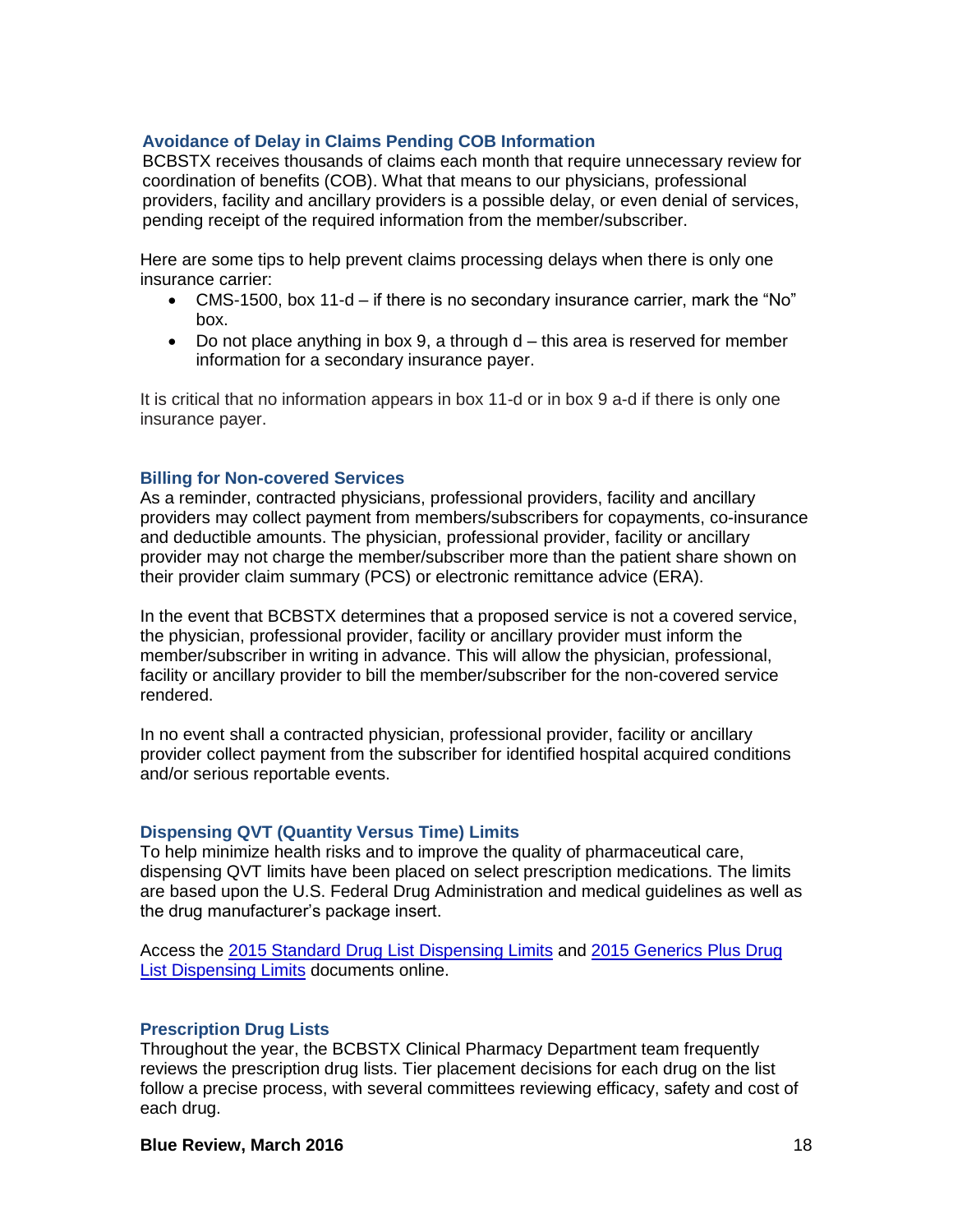For the 2015 drug updates, visit the BCBSTX provider website under the Pharmacy Program tab, or follow this link: [bcbstx.com/provider/pharmacy/index.html](http://www.bcbstx.com/provider/pharmacy/index.html) and click on the [Rx List/Prescribing Guides](http://www.bcbstx.com/provider/pharmacy/rx_list.html) offering in the left-side navigation list.

#### **Are Utilization Management Decisions Financially Influenced?**

BCBSTX is dedicated to serving our customers through the provision of health care coverage and related benefit services. BCBSTX prohibits decisions based on financial incentives – utilization management decisions are based on appropriateness of care and service and existence of coverage.

BCBSTX does not specifically reward practitioners or clinicians for issuing denials of coverage, nor is there compensation based on the number or frequency of telephone calls or other contacts that occur with health care providers, members or subscribers. Financial incentives for utilization management decision makers do not encourage decisions that result in underutilization.

#### **Contact us**

[Access a directory](http://www.bcbstx.com/provider/contact_us.html) of BCBSTX contacts.

#### **Update Your Contact Information**

Accurate provider directories are an important part of providing BCBSTX members/subscribers with the information they need to manage their health.

To update your contact information, please submit your correspondence via:

- fax: 972-231-9664
- mail: P.O. Box 650267, Dallas, TX, 75265-0267

You should submit all changes at least 30 days in advance of the effective date of change.

If your specialty, practice information/status or board certification is not correct on the BCBSTX **Provider Finder<sup>®</sup>, or if you would like to have a subspecialty added, please** contact your Network Management office.

In addition, BCBSTX periodically identifies providers who have not submitted claims for a period of one year. We make an effort to contact each provider to confirm their information. If the provider does not respond, we will initiate a network termination. Similarly, BCBSTX will inactivate any tax identification numbers (TINs) under which there have been no claims submitted for a period of one year.

Blue Review is published for Blue Choice PPO<sup>SM</sup>, HMO Blue Texas<sup>SM</sup>, Blue Cross Medicare Advantage (PPO)<sup>SM</sup>, Blue Cross Medicare Advantage (HMO)<sup>SM</sup>, Blue Advantage HMO<sup>SM</sup>, Blue Premier and ParPlan contracting physicians and other health care providers. To contact the editor, email BlueReviewEditor@bcbstx.com.

The information provided in *Blue Review* does not constitute a summary of benefits, and all benefit information should be confirmed or determined by calling the customer service telephone number listed on the back of the member/subscriber ID card.